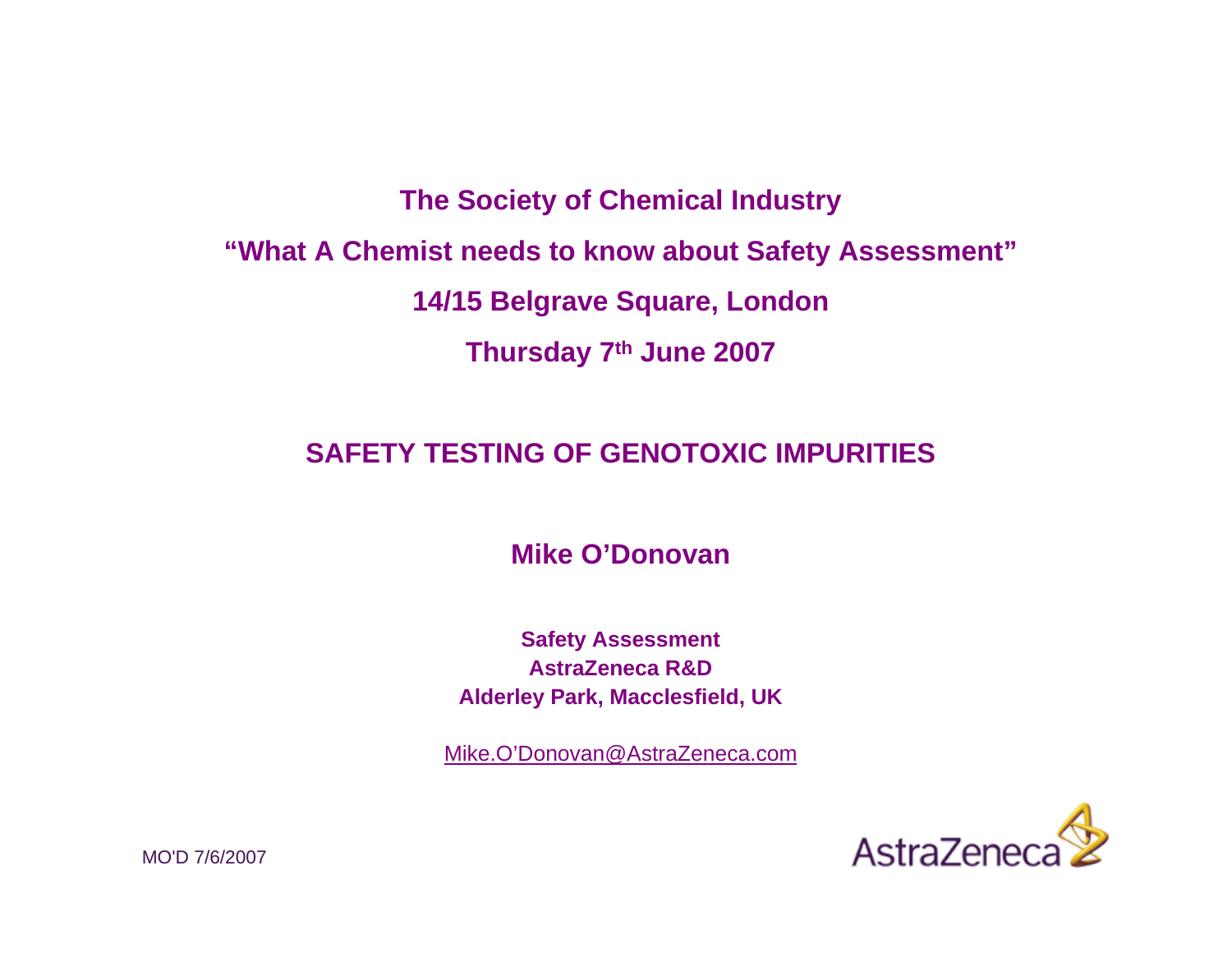# **SAFETY TESTING OF GENOTOXIC IMPURITIES**

- **Genetic Toxicology - background**
- **Standard tests**
- **Test performance and SAR**
- **Current legislation and proposals Including Thresholds of Toxicological Concern (TTC)**
- **Tracing a genotoxic impurity**

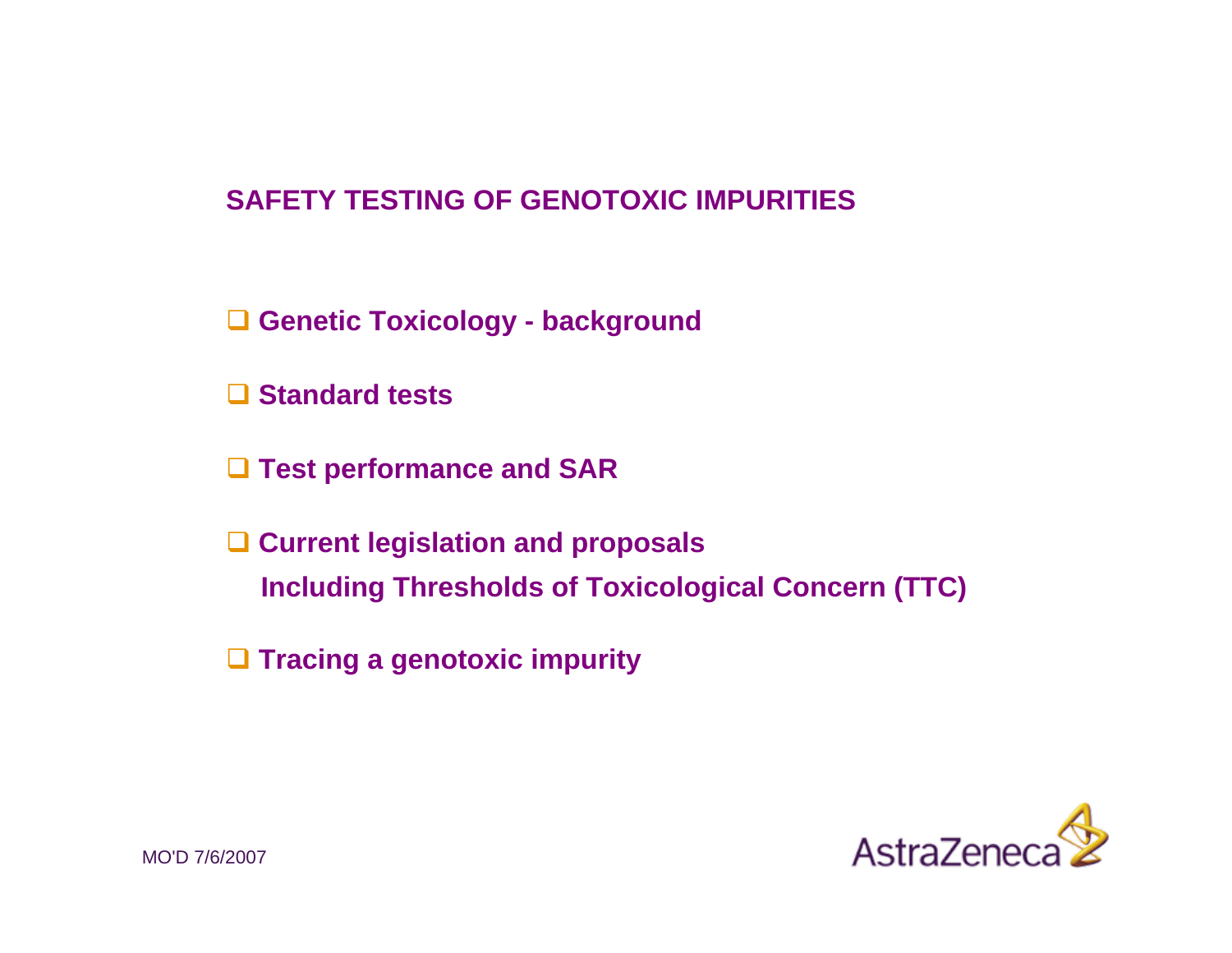# "**Milestones" in pharmaceutical Regulatory Genetic Toxicity testing**

|                                                                | 1973, 1975<br>Ames et al.      | "Carcinogens are mutagens"                                                                         |
|----------------------------------------------------------------|--------------------------------|----------------------------------------------------------------------------------------------------|
| <b>Difference</b><br>between<br>genotoxic and<br>non-genotoxic | 1980<br>1981<br>1983-6<br>1984 | <b>CPMP Guidelines</b><br><b>DHSS Guidelines</b><br><b>OECD</b> protocols<br><b>EEC Guidelines</b> |
| carcinogens<br>realised                                        | 1985                           | 2 <sup>nd</sup> IPCS Collaborative Trial (Ashby et al.)                                            |
|                                                                | 1989                           | <b>Revised DoH Guidelines</b>                                                                      |
|                                                                | 1995<br>1997                   | <b>ICH Topic S2A</b><br><b>ICH Topic S2B</b><br><b>ICH Topic M3</b>                                |
|                                                                | 2007                           | ICH S2 Revision: Step 2 expected October                                                           |

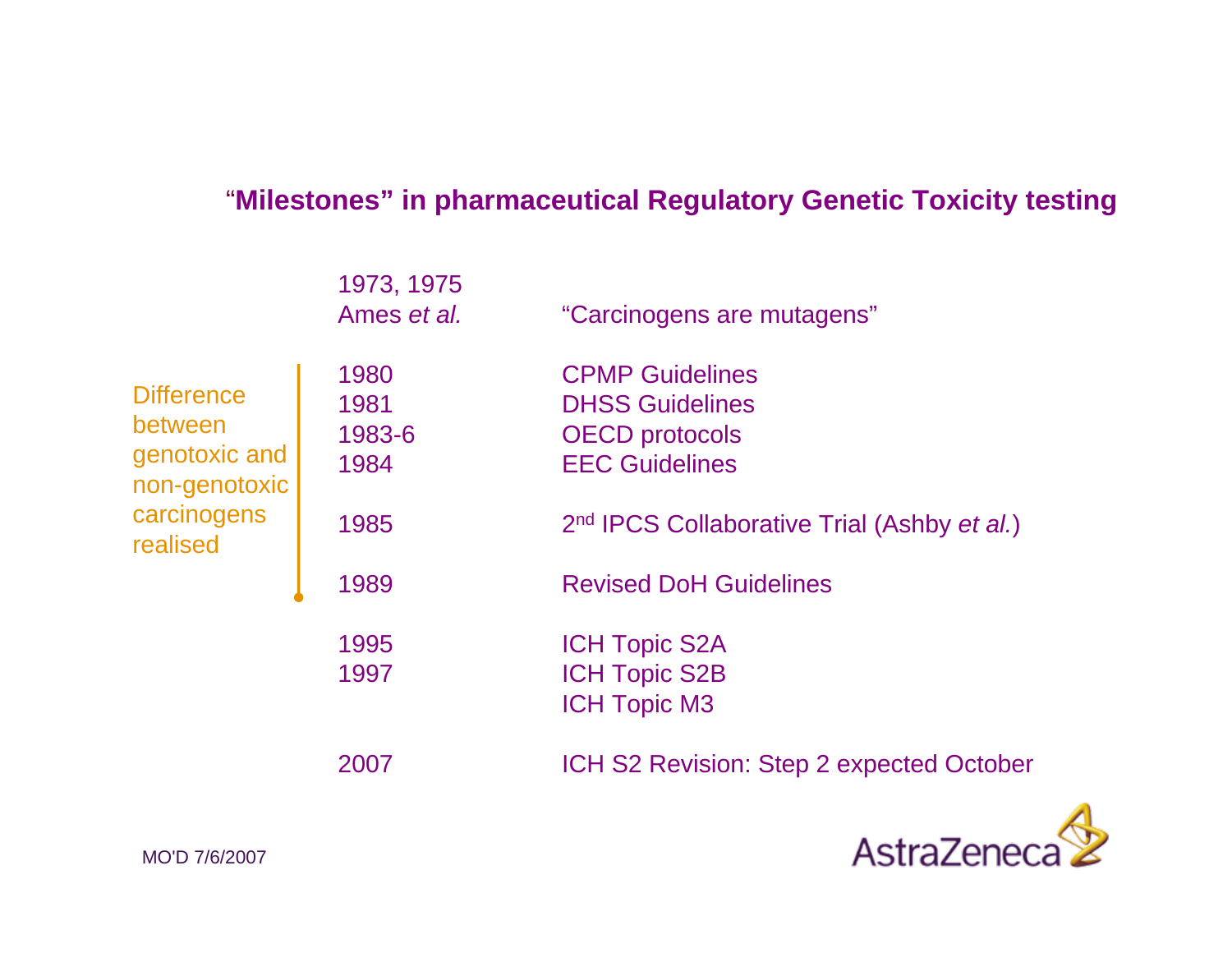### **Agents capable of causing direct or indirect damage to DNA**

- $\Box$  Electrophilic species forming covalent adducts to DNA e.g. alkylating agents arylnitrenium ions diol epoxides of PAH etc
- $\Box$ UV and ionising radiations
- ப Reactive oxygen species
- $\Box$ Topoisomerase inhibitors
- $\Box$ Nucleoside analogues
- □ Protein synthesis inhibitors

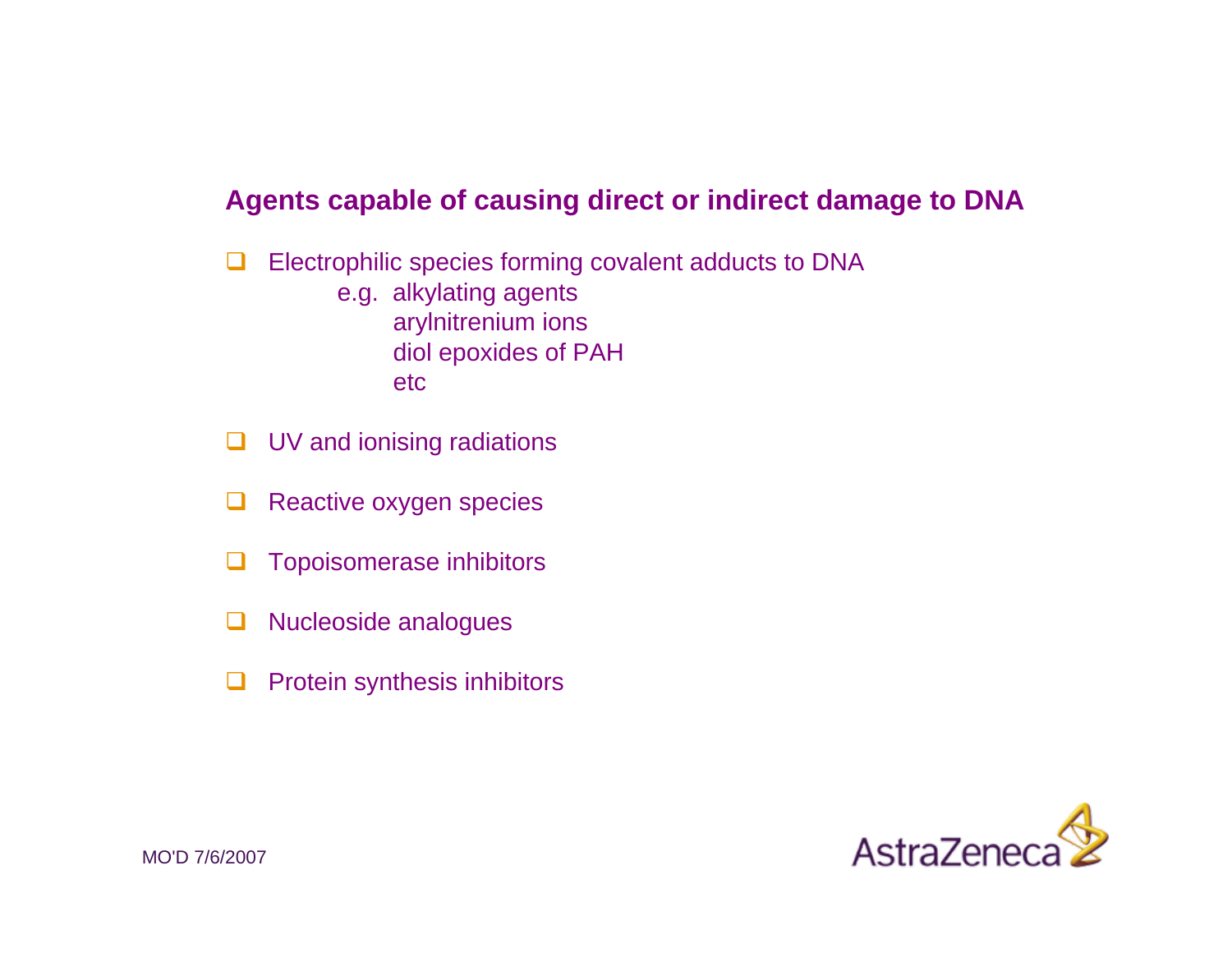### **Types of genetic damage known to be involved in carcinogenesis**

|                              | Detected by test system |     | Involvement in carcinogenesis |              |                        |                                   |
|------------------------------|-------------------------|-----|-------------------------------|--------------|------------------------|-----------------------------------|
| Lesion                       | Ames MLA                |     | <b>IVC</b>                    | <b>BM.MN</b> | Oncogene<br>activation | <b>Suppressor</b><br>inactivation |
| <b>Base substitution</b>     | <b>Yes</b>              | Yes |                               |              | Yes                    | Yes                               |
| <b>Small deletion</b>        | <b>Yes</b>              | Yes |                               | Yes          | Yes                    | Yes                               |
| Large deletion               |                         | Yes | <b>Yes</b>                    | Yes          |                        | Yes                               |
| Chromosome translocation     |                         | Yes | <b>Yes</b>                    | Yes          | Yes                    | Yes                               |
| <b>Mitotic recombination</b> |                         | Yes |                               |              | ?                      | Yes                               |
| <b>Chromosome loss</b>       |                         |     |                               | Yes          |                        | Yes                               |

MLA mouse lymphoma *tk*  IVC in vitro chromosome aberrations BM.MN rodent bone-marrow micronucleus

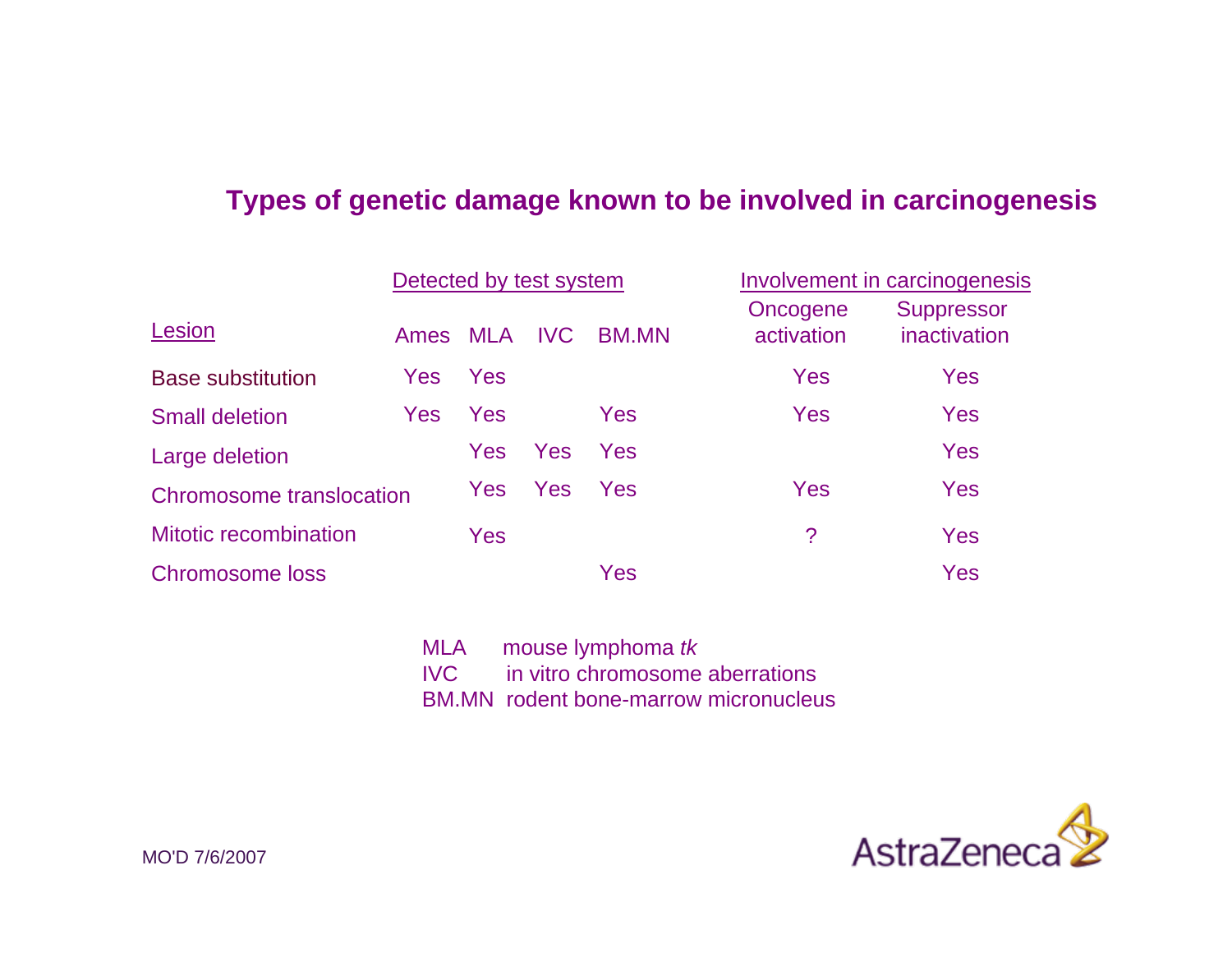# **REGULATORY REQUIREMENTS FOR PHARMACEUTICALS**

#### **ICH Topics:**

- **□ S2A:** Guidance on Specific aspects of Regulatory Tests for Pharmaceuticals (Adopted by CPMP September 1995; published in Federal Register April 1996)
- $\Box$ **S2B:** Genotoxicity: a Standard Battery for Testing of Pharmaceuticals (Adopted by CPMP September 1997; published in Federal Register November 1997)
- $\Box$  **M3:** Timing of Pre-Clinical Studies in Relation to Clinical Trials (Adopted by CPMP September 1996; published in Federal Register November 1997)

http://www.ich.org/cache/compo/276-254-1.html

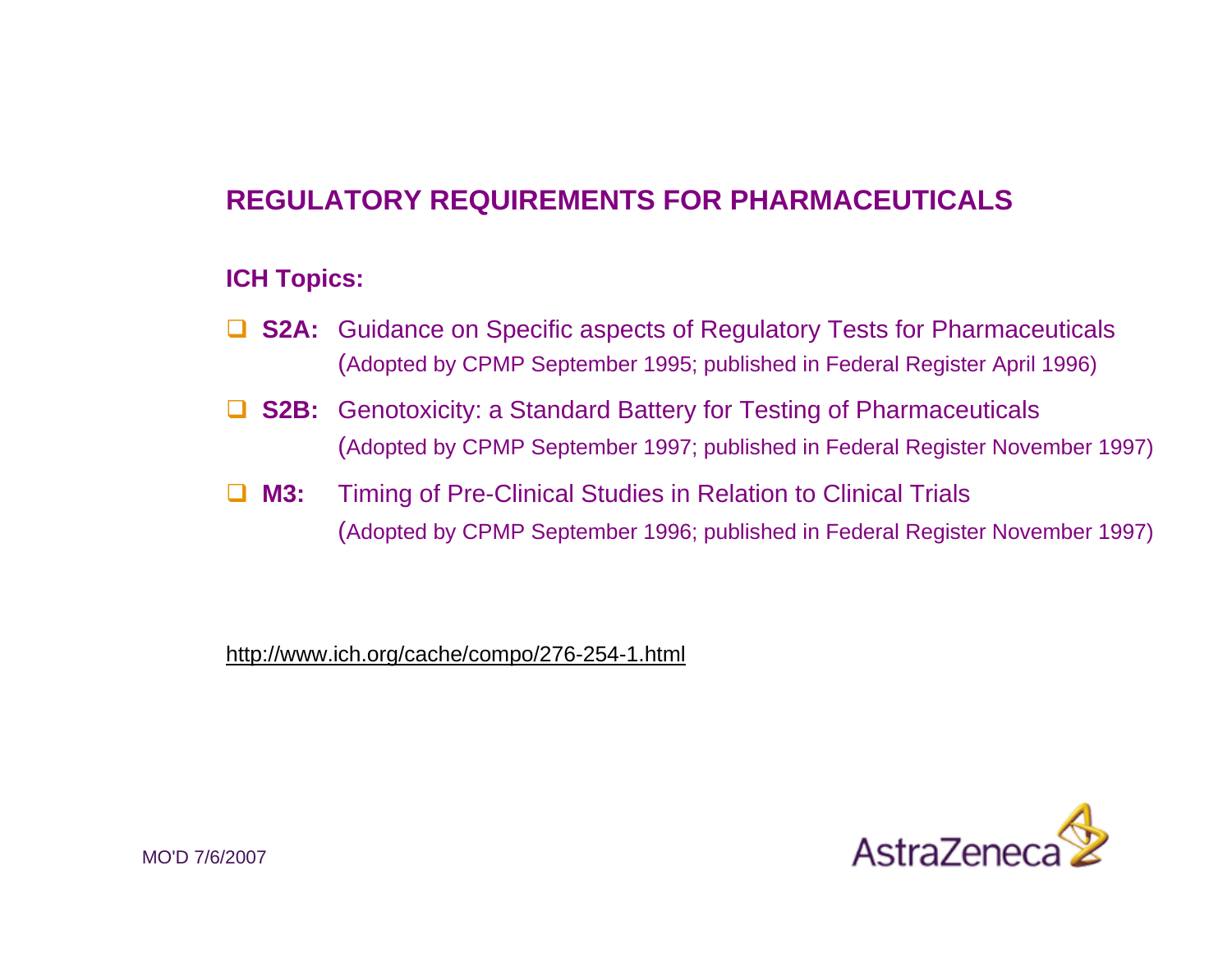### **ICH Topic S2B**

#### **3. The Standard Test Battery for Genotoxicity**

- i) A test for gene mutation in bacteria
- ii) An *in vitro* test for cytogenetic evaluation of chromosomal damage with mammalian cells **OR**An *in vitro* mouse lymphoma TK assay
- iii) An *in vivo* test for chromosomal damage using rodent haematopoietic cells

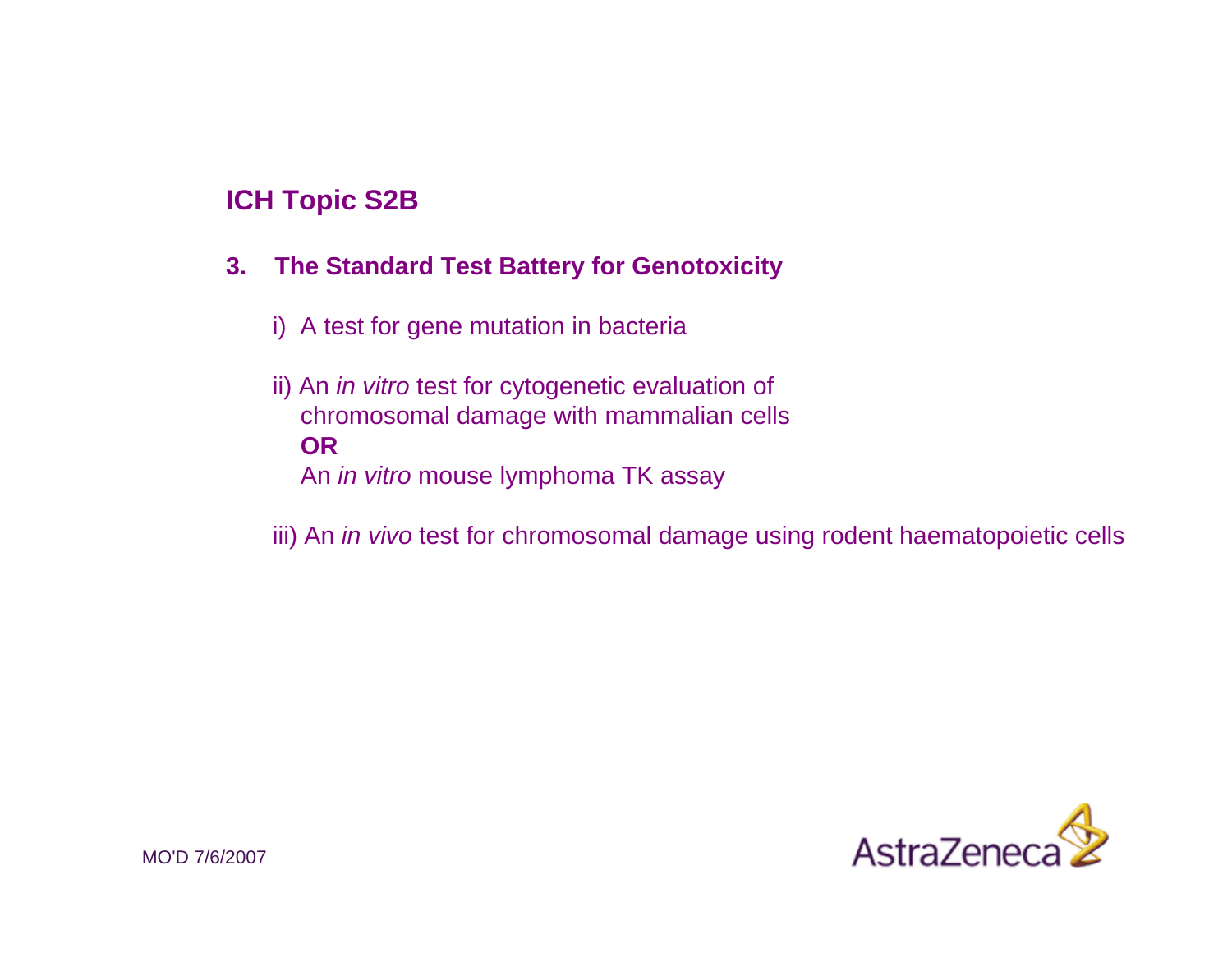## **ICH Topic M3**

#### **7. Genotoxicity studies**

Prior to first human exposure, in vitro tests for the evaluation of mutations and chromosome damage are generally needed. If an equivocal or positive finding occurs, additional testing should be performed.

The standard battery of tests for genotoxicity (Topic S2B) should be completed prior to the initiation of Phase II studies

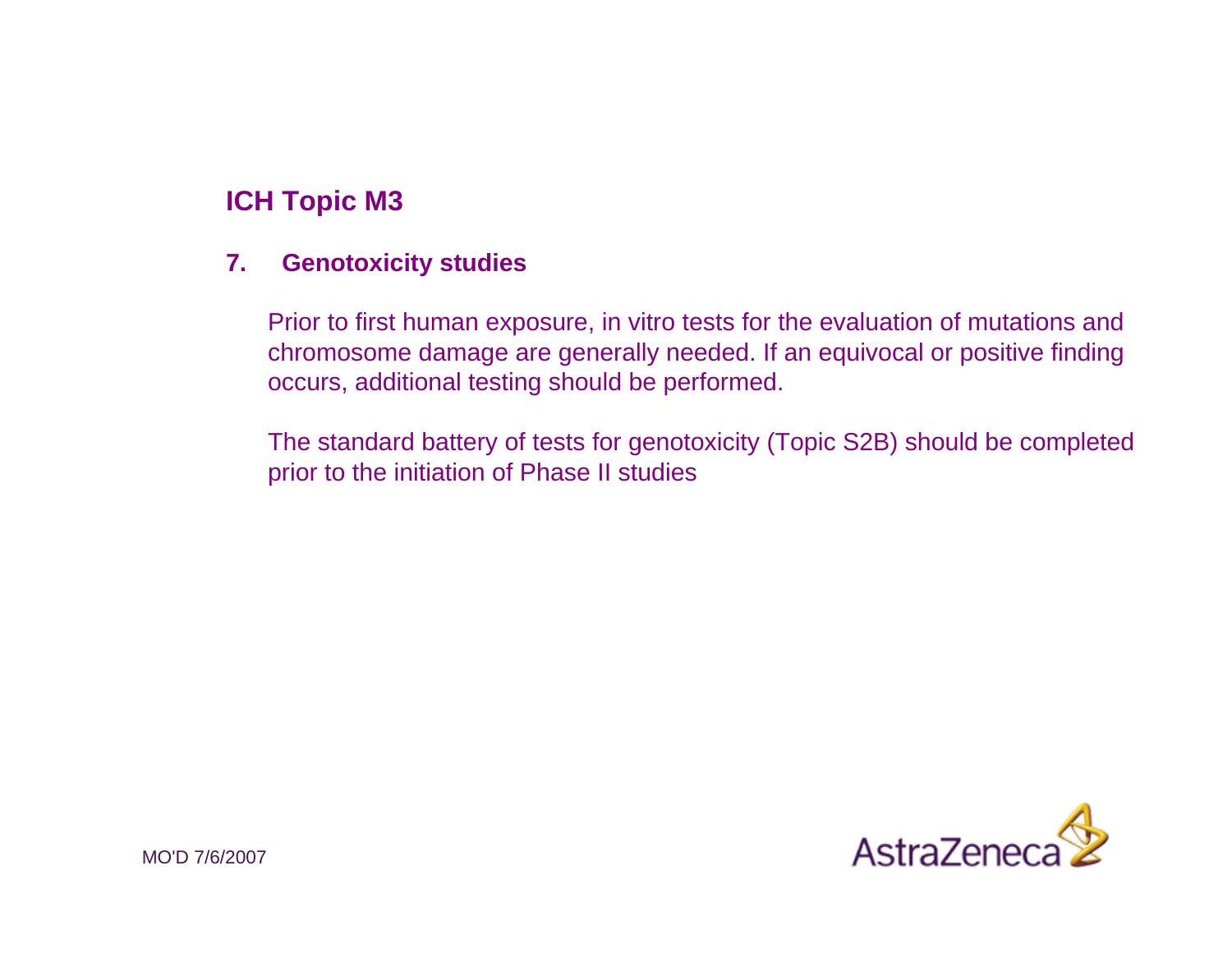# **Regulatory interpretation of genotoxicity data**

#### **"Thresholds do not exist for DNA-binding chemicals"**

 $\Box$  "According to current regulatory practice it is assumed that (in vivo) genotoxic compounds have the potential to damage DNA at any level of exposure and that such damage may lead/contribute to tumor development. Thus for genotoxic carcinogens it is prudent to assume that there is no discernible threshold and that any level of exposure carries a risk."

*CHMP Guideline on the limits of genotoxic impurities (2006)*

- **□** Thresholds are accepted **IF** a mechanism showing lack of direct interaction with DNA can be demonstrated
- **Important to determine whether or not positive results are a consequence of DNA adduct formation**

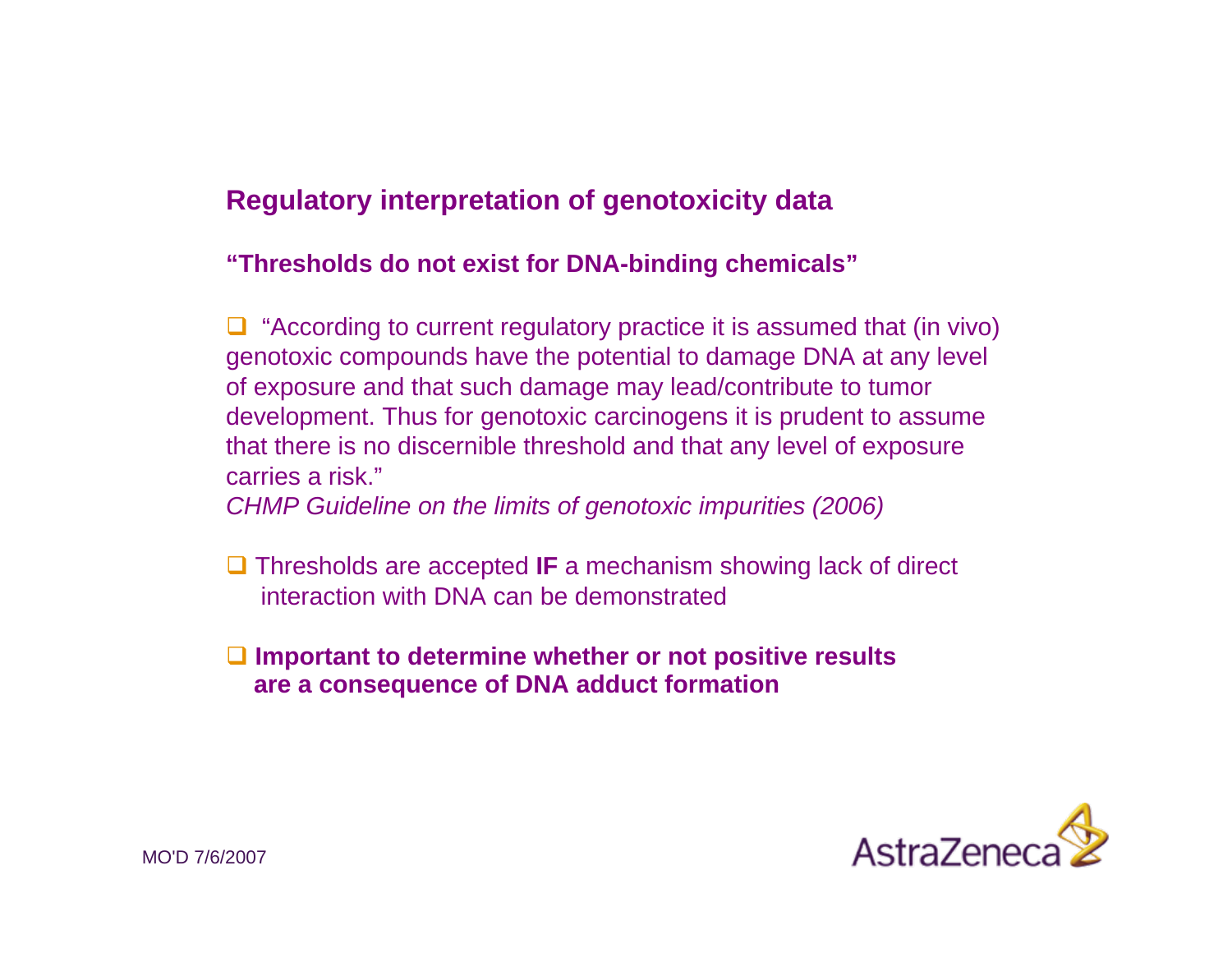# **Regulatory interpretation of genotoxicity data**



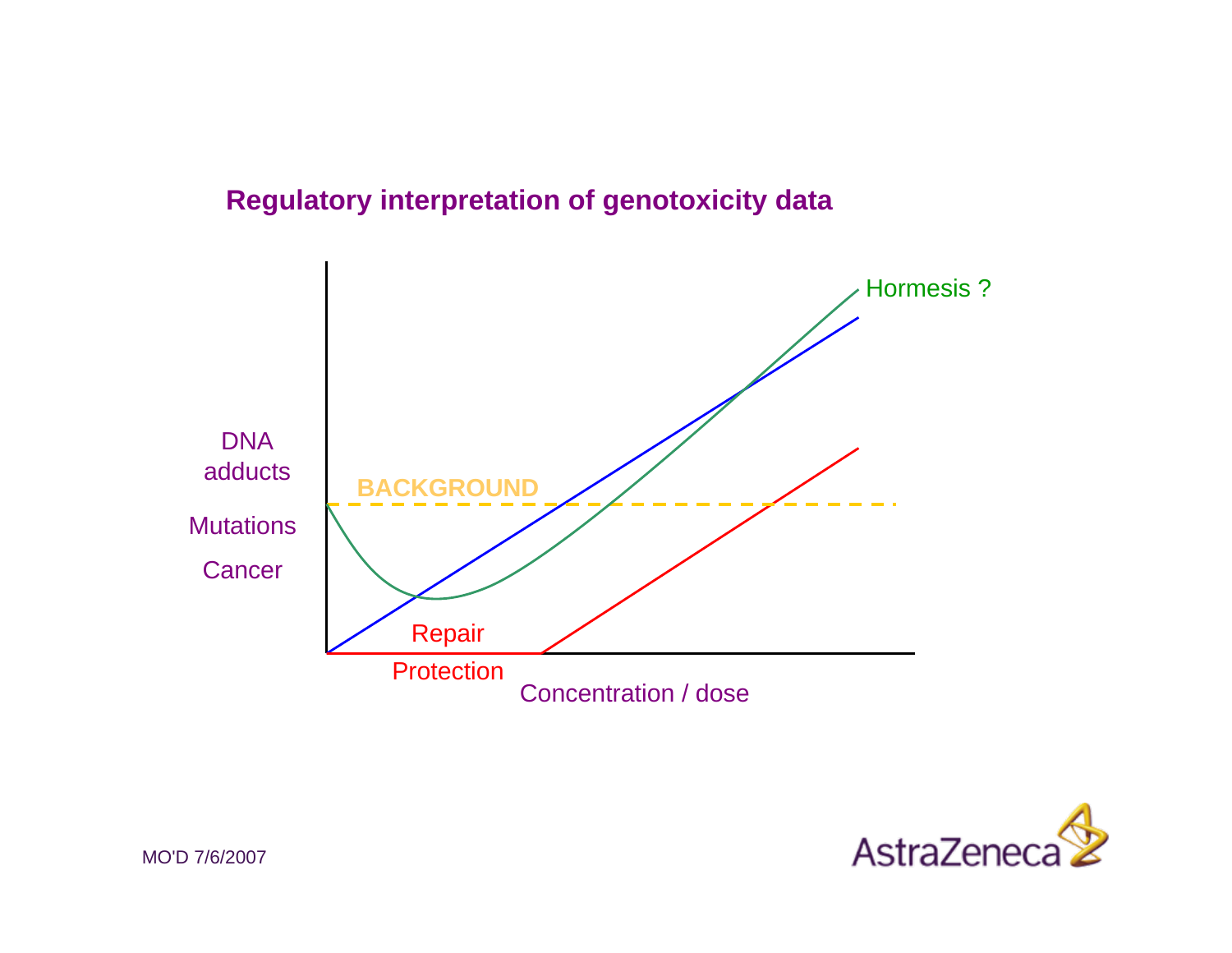### **Endogenous levels of DNA adducts**

(~6 x109 nucleotides/cell)

| $\Box$ Oxidative damage       | 8-oxo-guanine,  | 1 in $105 - 106$ nucleotides                                           |
|-------------------------------|-----------------|------------------------------------------------------------------------|
| $\Box$ Alkylation             |                 | $O6$ -methylguanine, 1 in 10 <sup>6</sup> -10 <sup>7</sup> nucleotides |
| $\Box$ Lipid peroxidation     | Etheno adducts, | 1 in $107 - 108$ nucleotides                                           |
| $\Box$ Smoking/pollution/diet |                 | Bulky/PAH adducts, 1 in 10 <sup>7</sup> -10 <sup>8</sup> nucleotides   |
|                               |                 | (De Bont & van Larebeke. Mutagenesis 2004; 19: 169-185)                |

 $\Box$  ~ 20,000 DNA lesions per cell per day (Drablos et al. DNA Repair 2004; 3: 1389-1407)

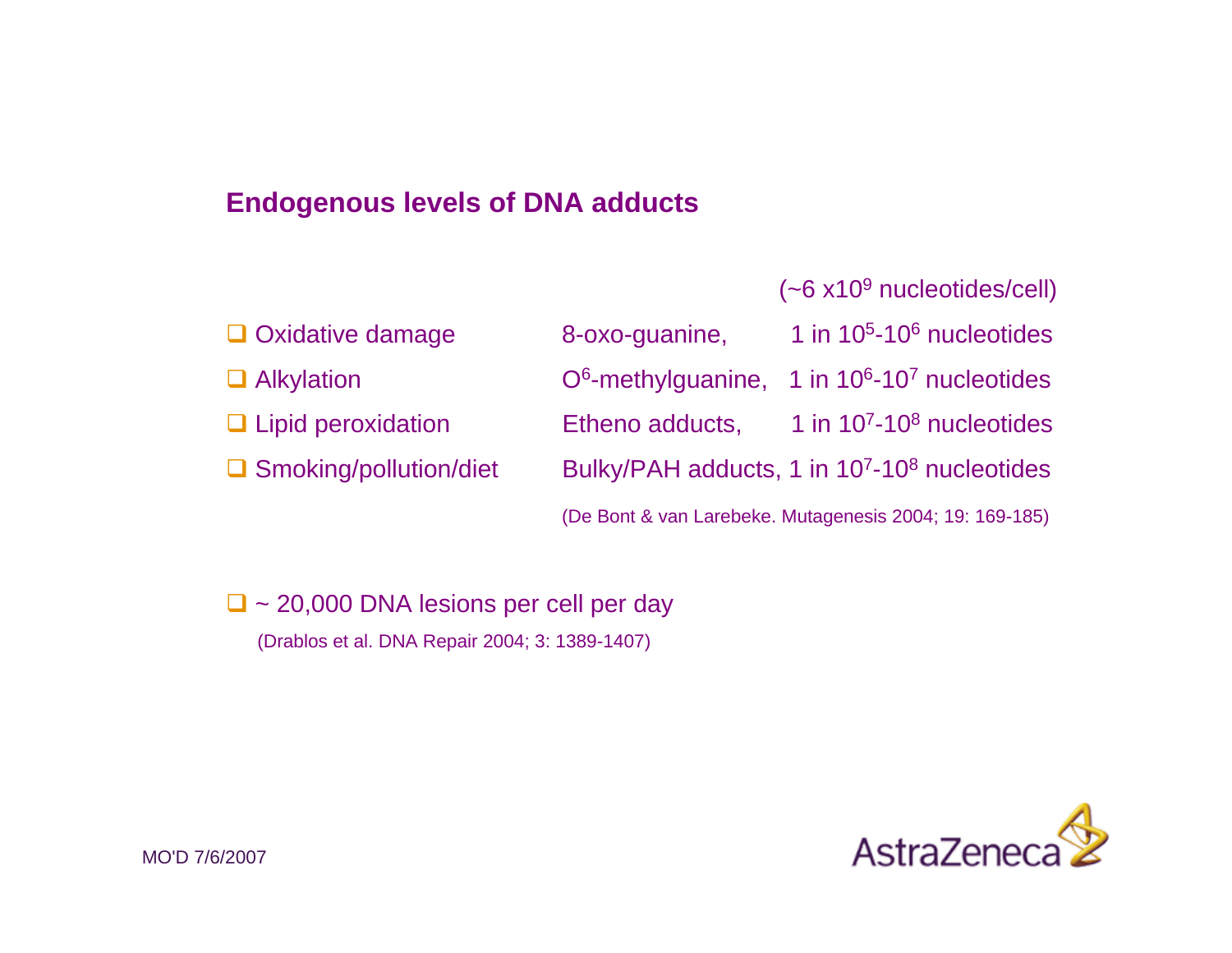# **STANDARD TESTS**



MO'D 7/6/2007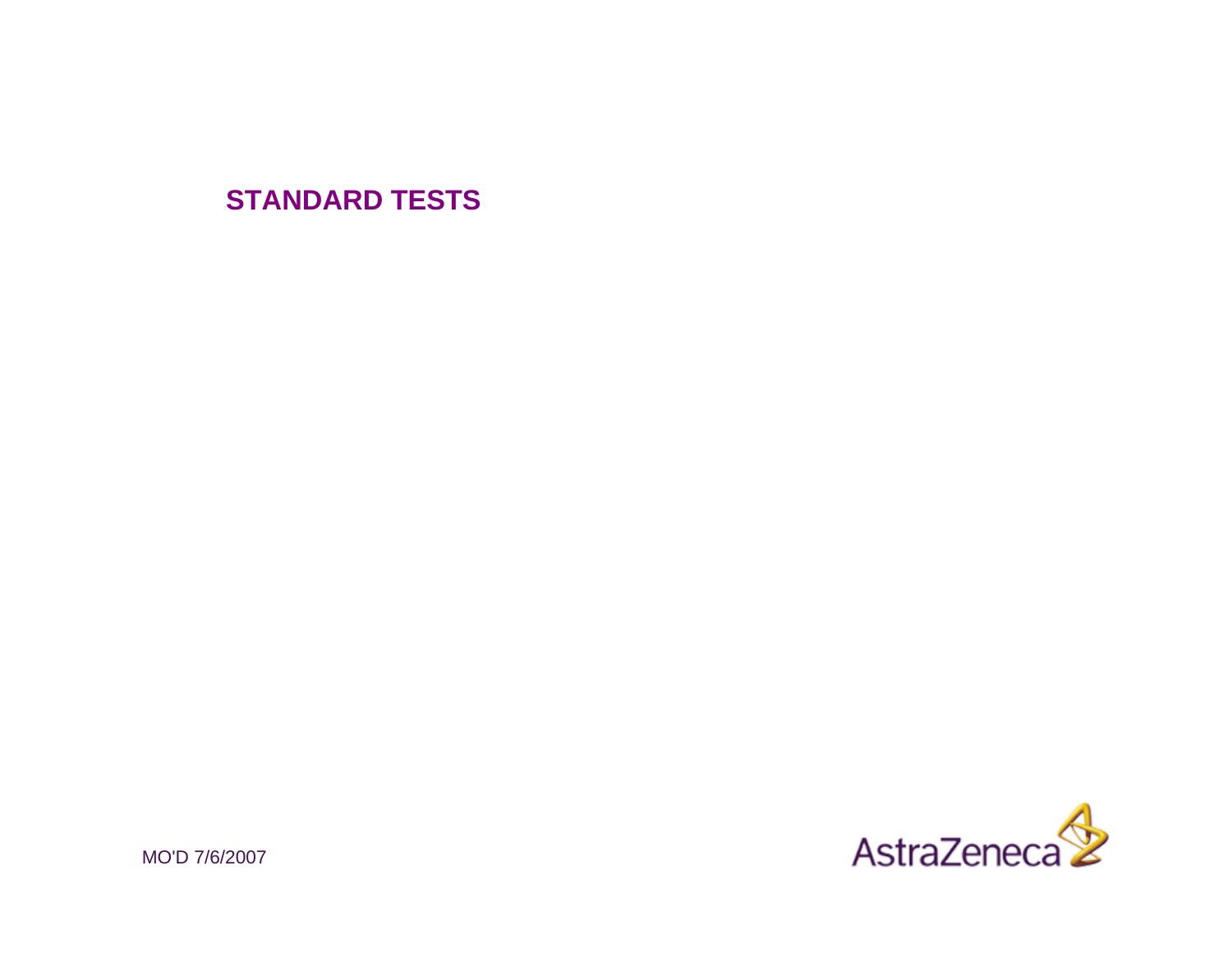- **□ Uses strains of Salmonella typhimurium and Escherichia coli**
- $\Box$  Strains have defined mutations making them require specific amino acids
	- S. typhimurium histidine
	- E. coli tryptophan

#### $\Box$  Back mutation allows growth in medium without histidine or tryptophan





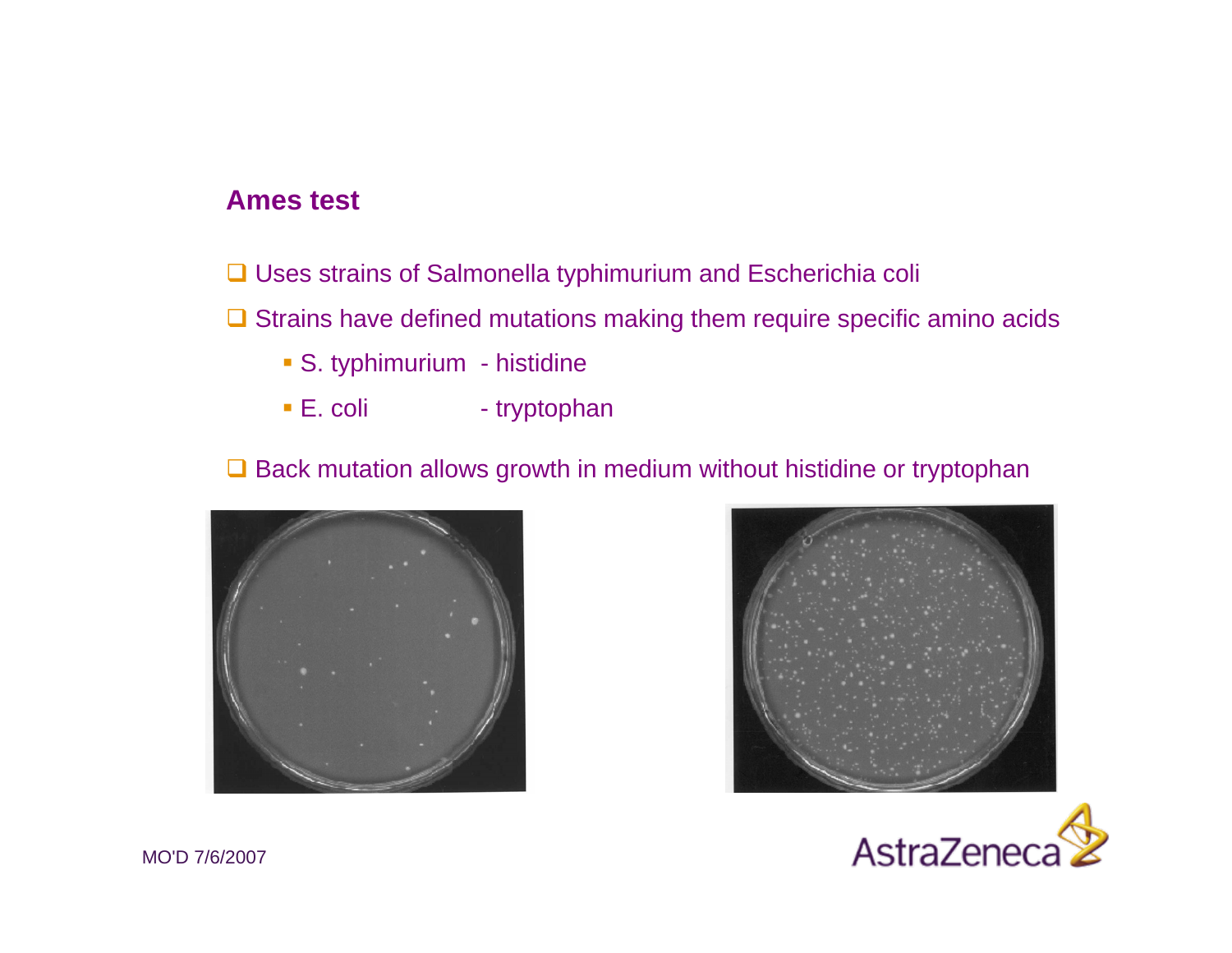

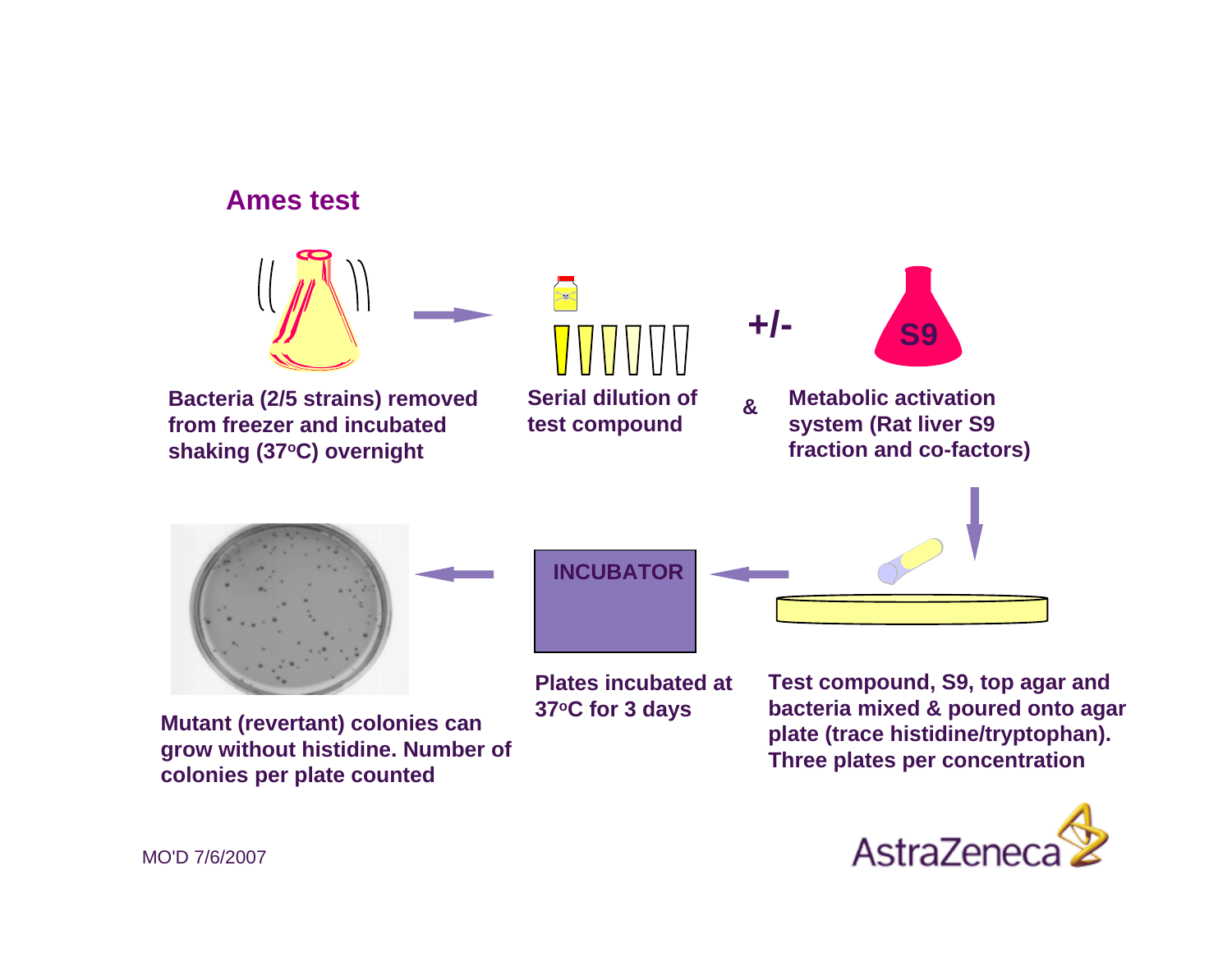$\Box$  Bacterial strains constructed to detect a range of mutagens

- Salmonella strains are DNA repair-deficient (uvrB)
- **Increased cell wall permeability**
- **Error-prone repair on pKM101 plasmid**

| <b>Strain</b>             | <b>Reversion event</b>                                                                               |
|---------------------------|------------------------------------------------------------------------------------------------------|
| <b>TA1535 &amp; TA100</b> | <b>Base-pair substitution</b>                                                                        |
| <b>TA1537 &amp; TA98</b>  | <b>Frame-shift</b>                                                                                   |
| E.coli uvrA pKM101        | <b>Base-pair substitution</b><br><b>Excision-repair proficient</b><br>(detects cross-linking agents) |

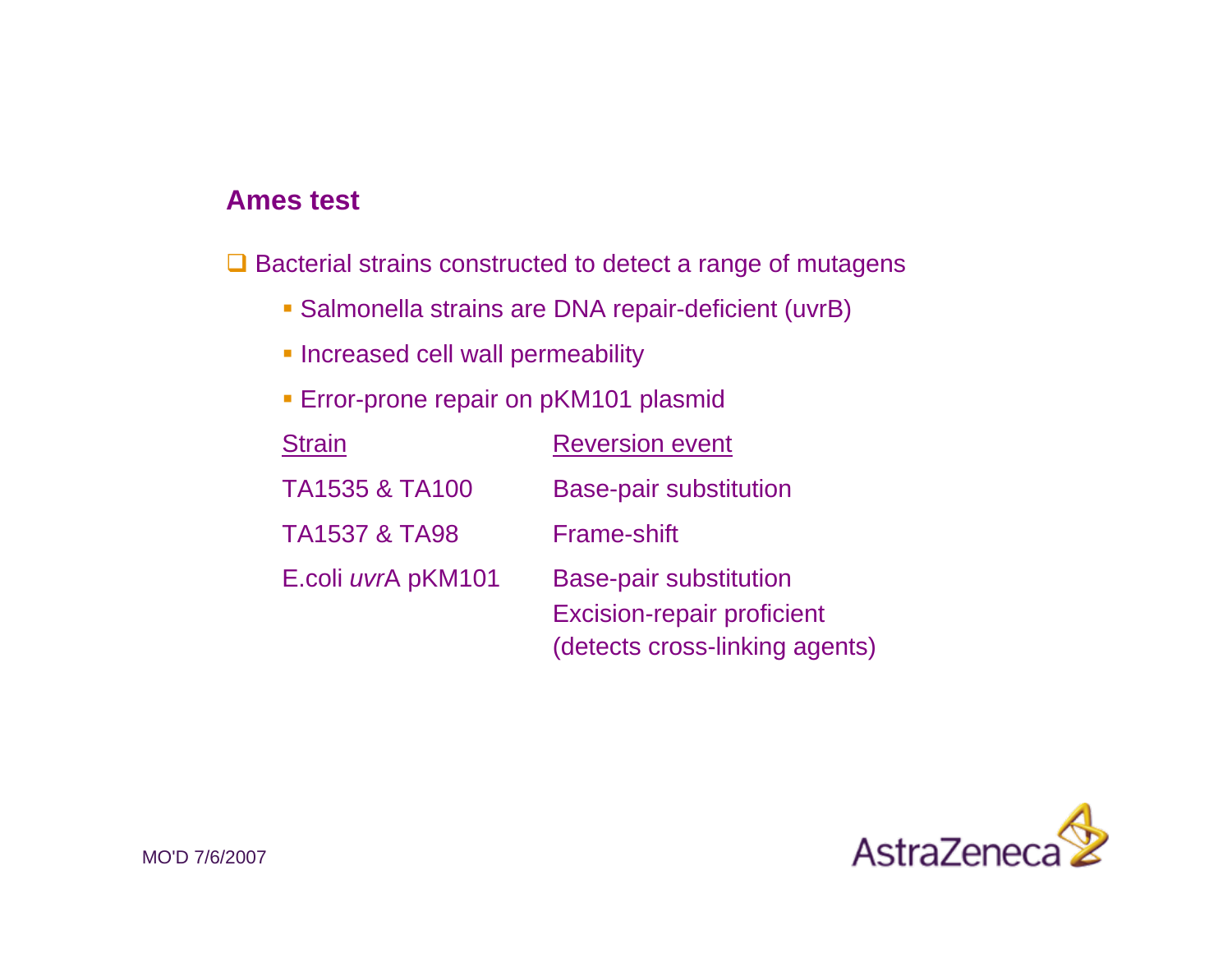$\Box$ OECD Guideline 471

□ Highest level tested: determined by solubility determined by toxicity 5000 µg/plate (free acid/base)

**Amount of compound required** 80 mg (2-strain screen) 2 g (5-strain regulatory test)

 $\Box$  Strains used (AstraZeneca) Screen TA98 & TA100 GLP TA1535, TA1537, TA98, TA100; E.coli *uvr*A pKM101

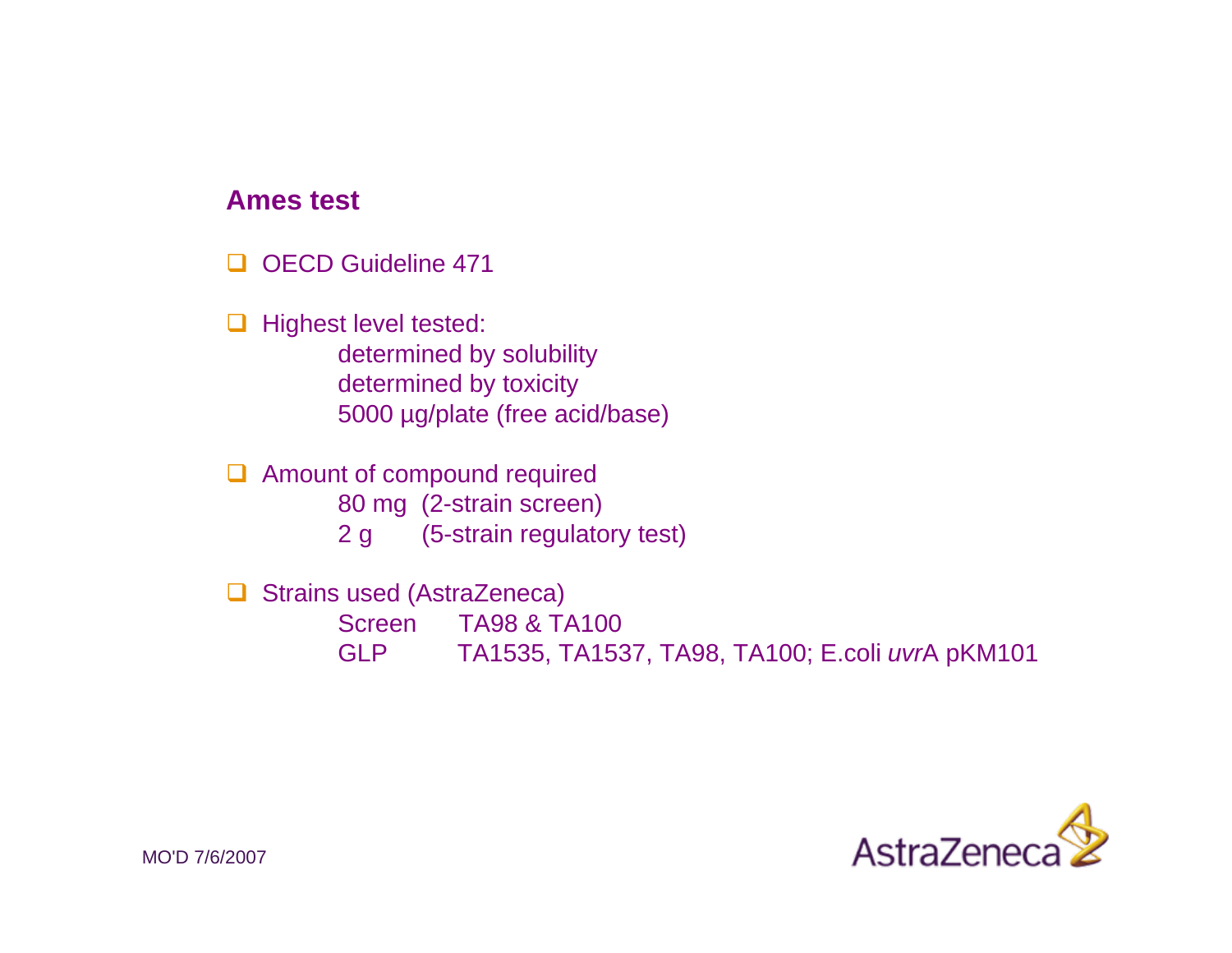### **Mouse lymphoma TK assay**

□ Forward mutation of mouse lymphoma ( $tk$ <sup>+/-</sup>) cells at the thymidine kinase locus

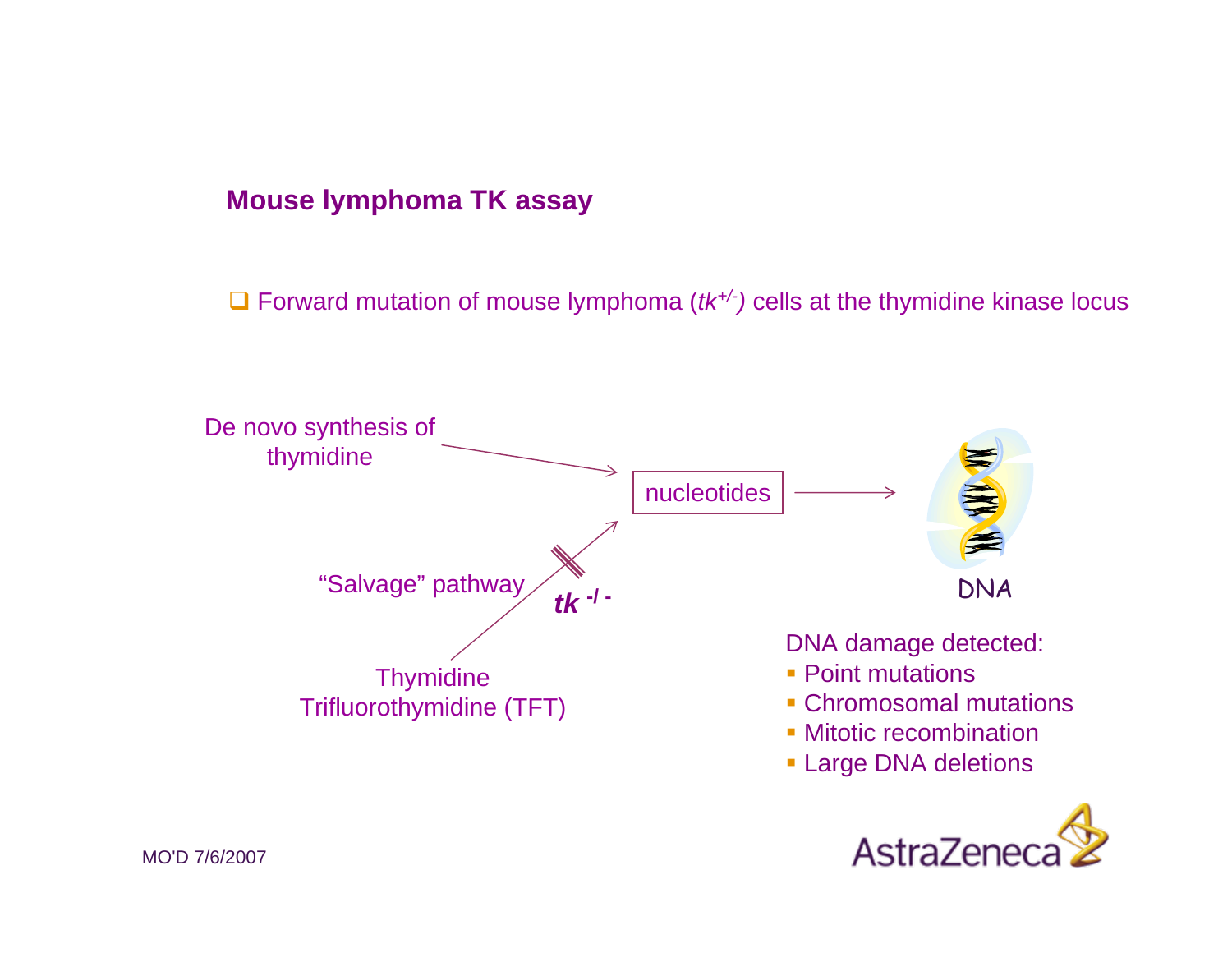# **Mouse lymphoma TK assay**



**Cells dispensed at 1x107/tube**



 **Serial dilution of test compound prepared & cultures treated -/+ S9**



**Cultures incubated at 37oC for 3 hours**

**2000 cells/well for mutantfrequency determination Incubated for 12 days.**



**Cultures washed,diluted to 2x105/mL& incubated 24 hr. Cultures counted, subbed to 1.5x105/mL& incubated for another 24 hr**



**Wells containing small & large mutant clones scored**

**Mutant frequency calculated (number mutants per 10-6 viable cells)**





**Incubated for 8 days. Wells containing viable clones scored** 



**1.6 cells/well for cloning efficiency determination**



**TFT**

AstraZenec

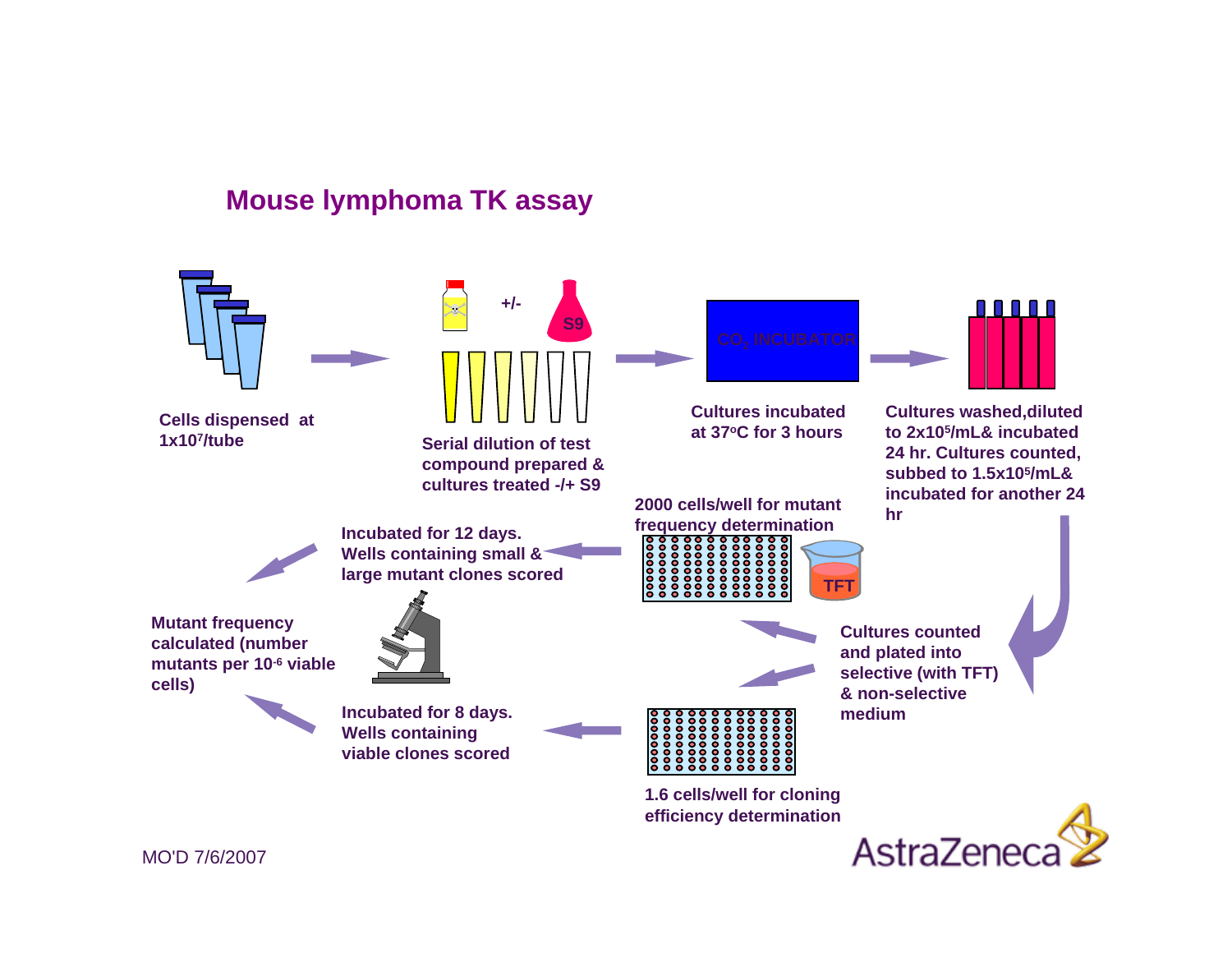#### **Mouse lymphoma TK assay**

OECD Guideline 476

 $\Box$  Highest concentration tested: determined by solubility determined by toxicity 10 mmol/L or 5000 µg/mL (free base)

 $\Box$  Amount of compound required 200 mg (non-GLP) ~5 g (regulatory)

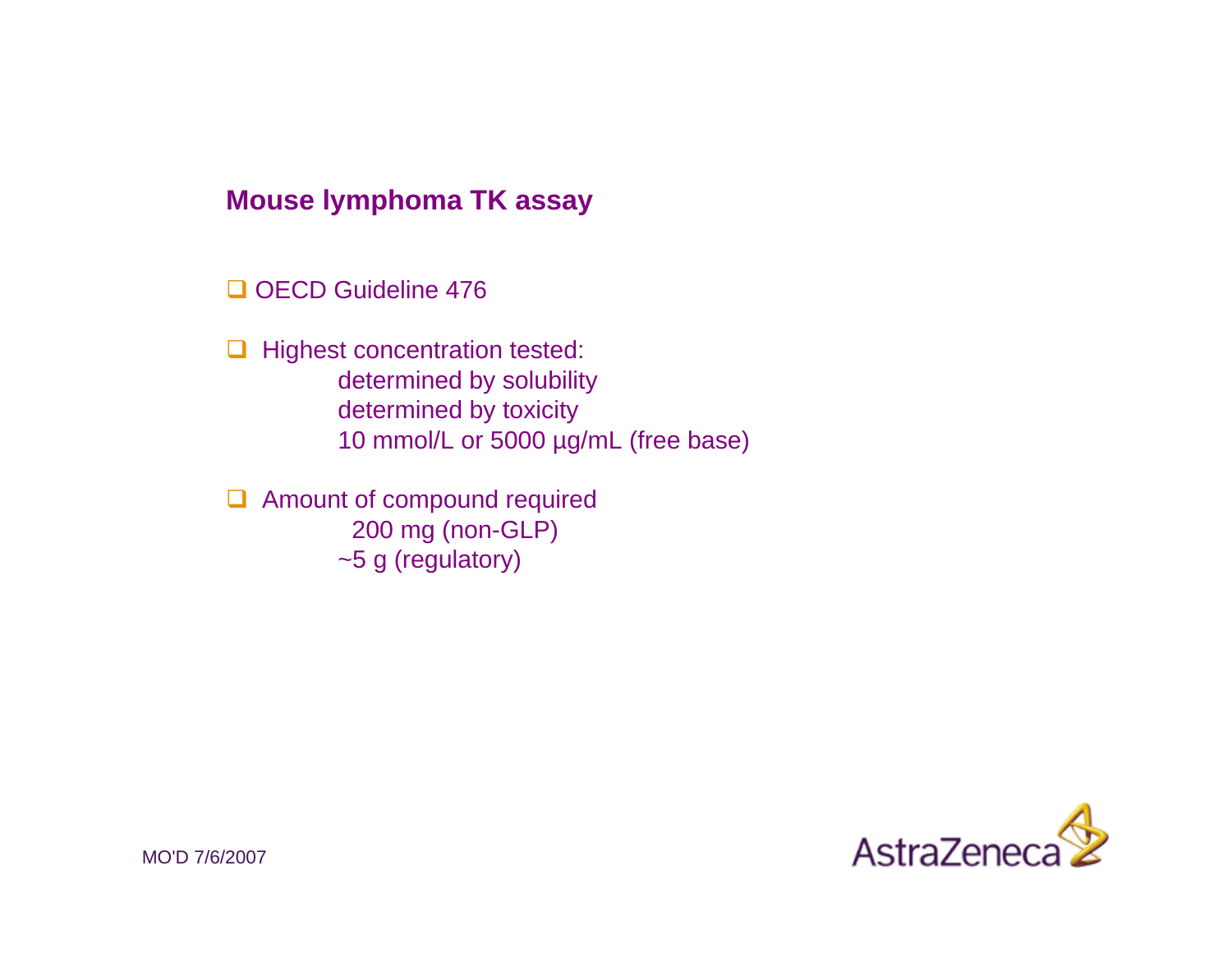### **In vitro cytogenetics assay - lymphocytes**



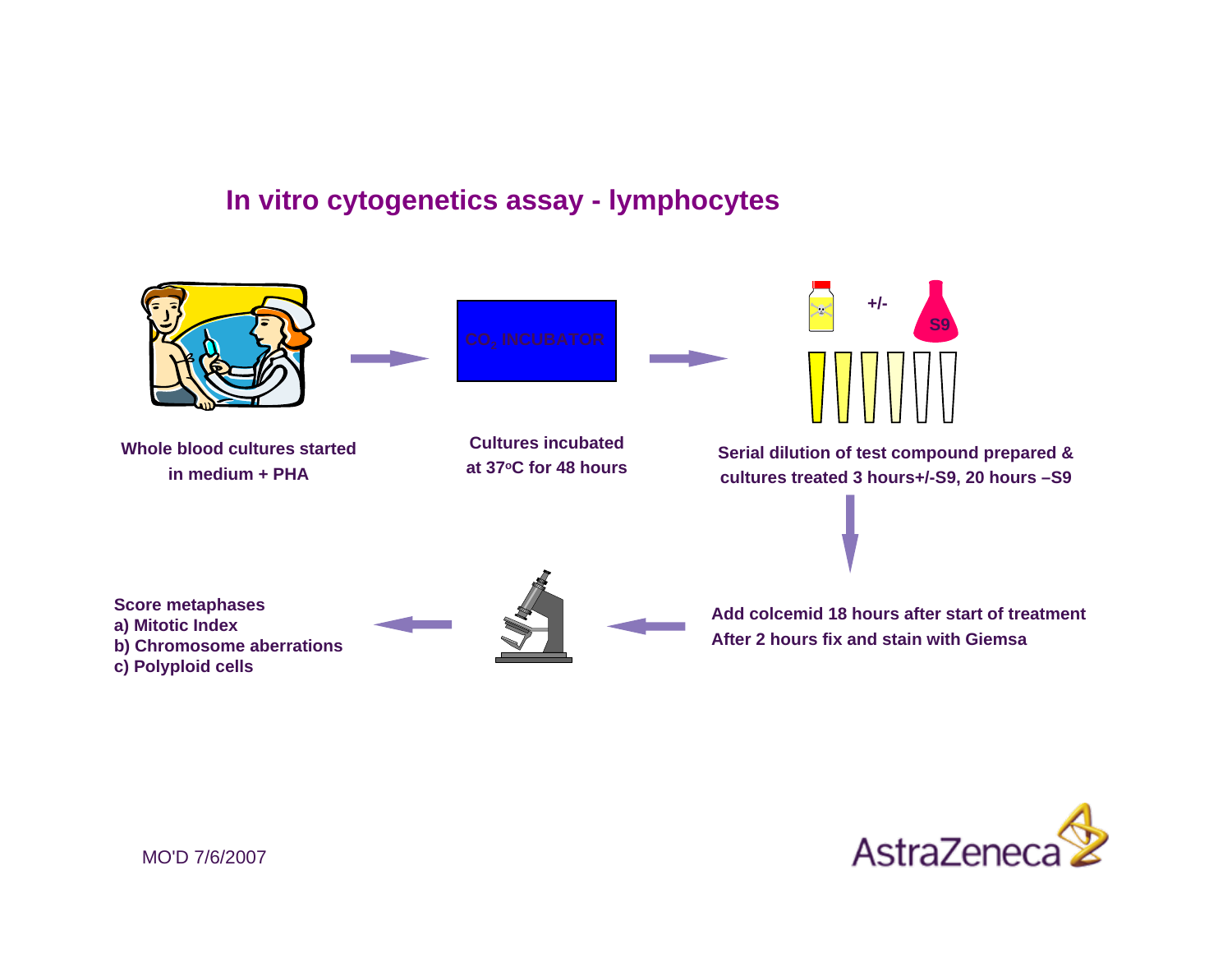#### **In vitro cytogenetics assay**

OECD Guideline 476

 $\Box$  Highest concentration tested: determined by solubility determined by toxicity 10 mmol/L or 5000 µg/mL (free base)

□ Detects: large scale DNA damage aneugens as increases in ploidy



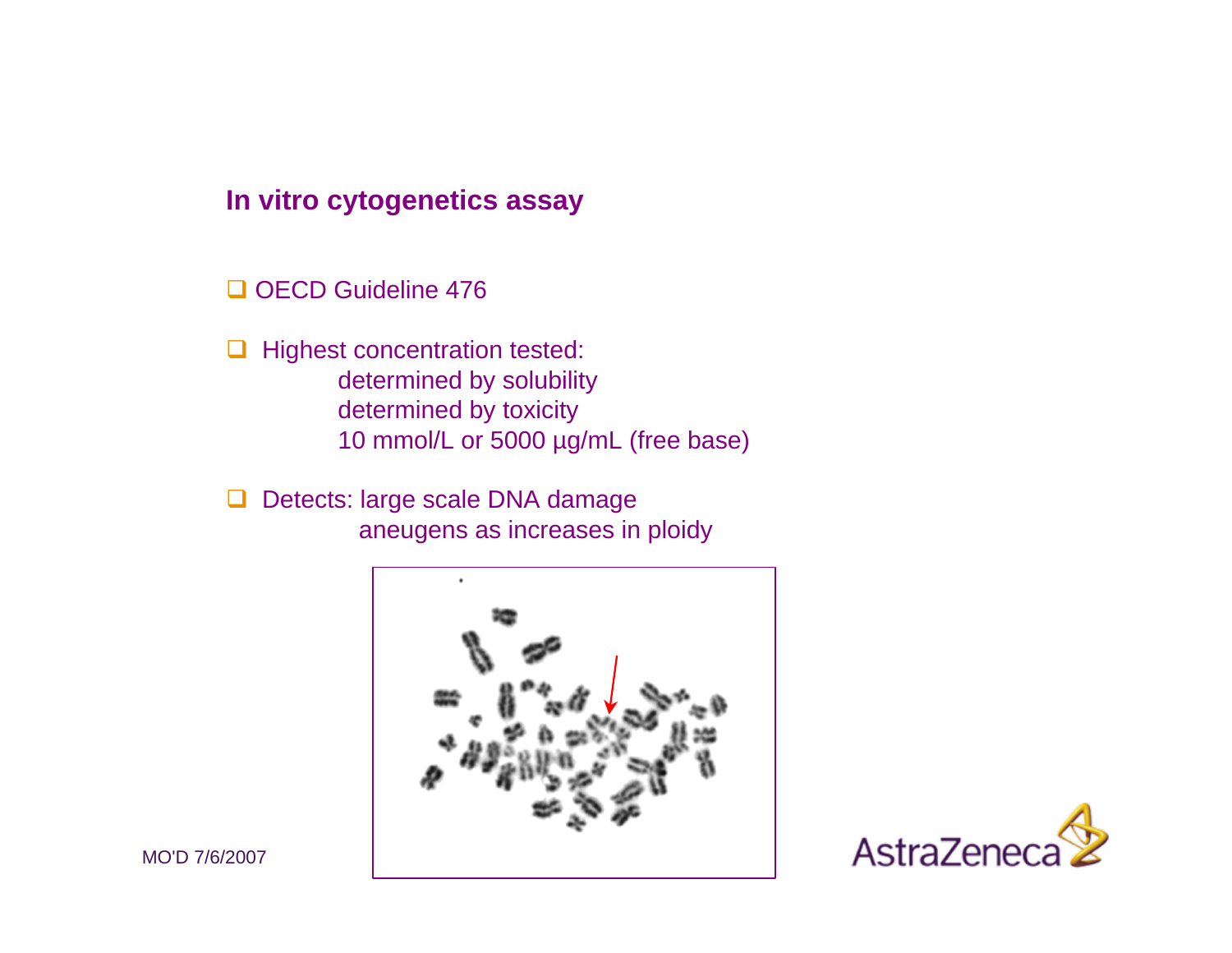#### **Rodent bone-marrow micronucleus test**



**Rats/mice dosed with compound, three doses, seven animals / group. Animals sacrificed 24 or 48 hours later**

**Micronucleus**





**(acridine orange) 2000 cells analysed per animal, number of micronucleated immature erythrocytes scored**

**Micronuclei may be formed by loss of whole chromosome during division or by chromosome breakage. The erythrocyte's nucleus is extruded leaving any micronuclei behind**



**Bone marrow cells spread onto slides. Slides fixed and stained** 

**Femurs removed and bone marrow aspirated** 

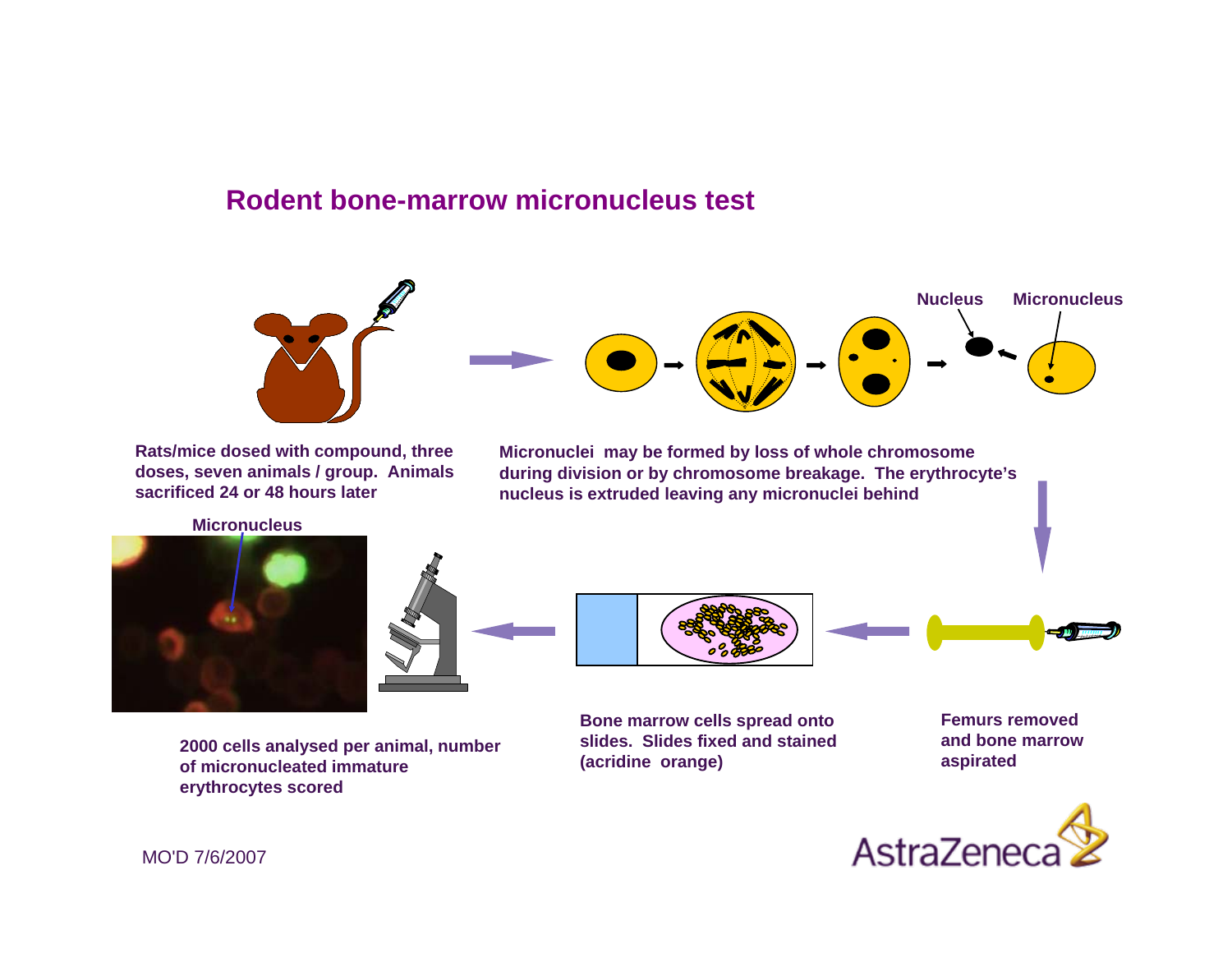#### **Rodent bone-marrow micronucleus test**

- $\Box$ OECD Guideline 474
- $\Box$  Highest dose tested: 2000 mg/kg (free base) MTD
- **Amount of compound required** Up to 20 g depending on MTD
- Detects: chromosome breakage chromosome loss (aneuploidy)

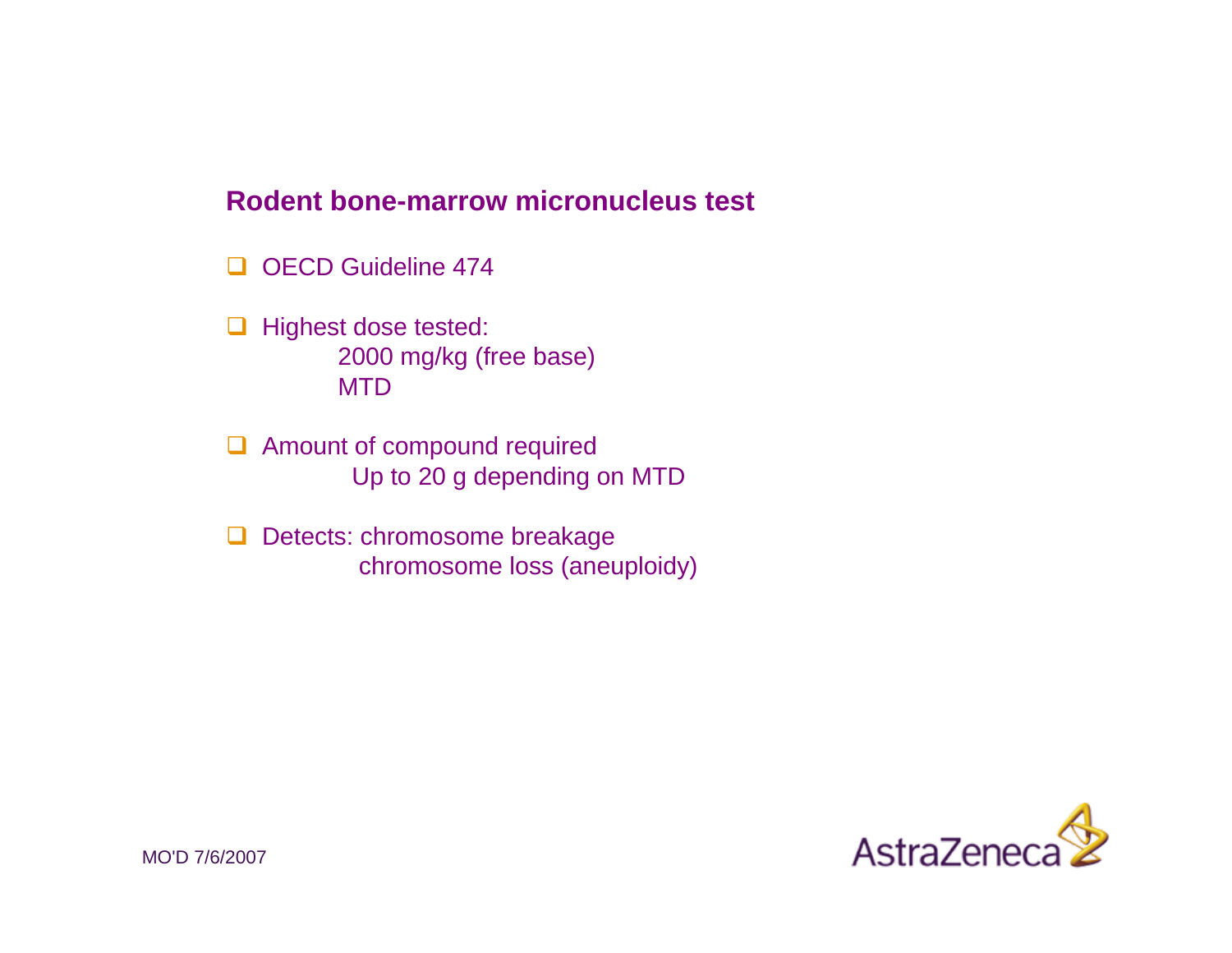## **TEST PERFORMANCE AND SAR**

**□ First extensive validation reported from Ames laboratory (McCann et al 1975)** 

- 90% (157/175) carcinogens positive (sensitivity)
- 87% (94/108) non-carcinogens negative (specificity)

□ Data for 241 chemicals from Sugimura's laboratory (Nagao et al 1978)

- Sensitivity 85% (136/160)
- Specificity 74% (60/81)

□ European trial – 82 carcinogens, 7 non-carcinogens (Bartsch et al 1980)

- **Sensitivity 76%**
- **Specificity 57%**

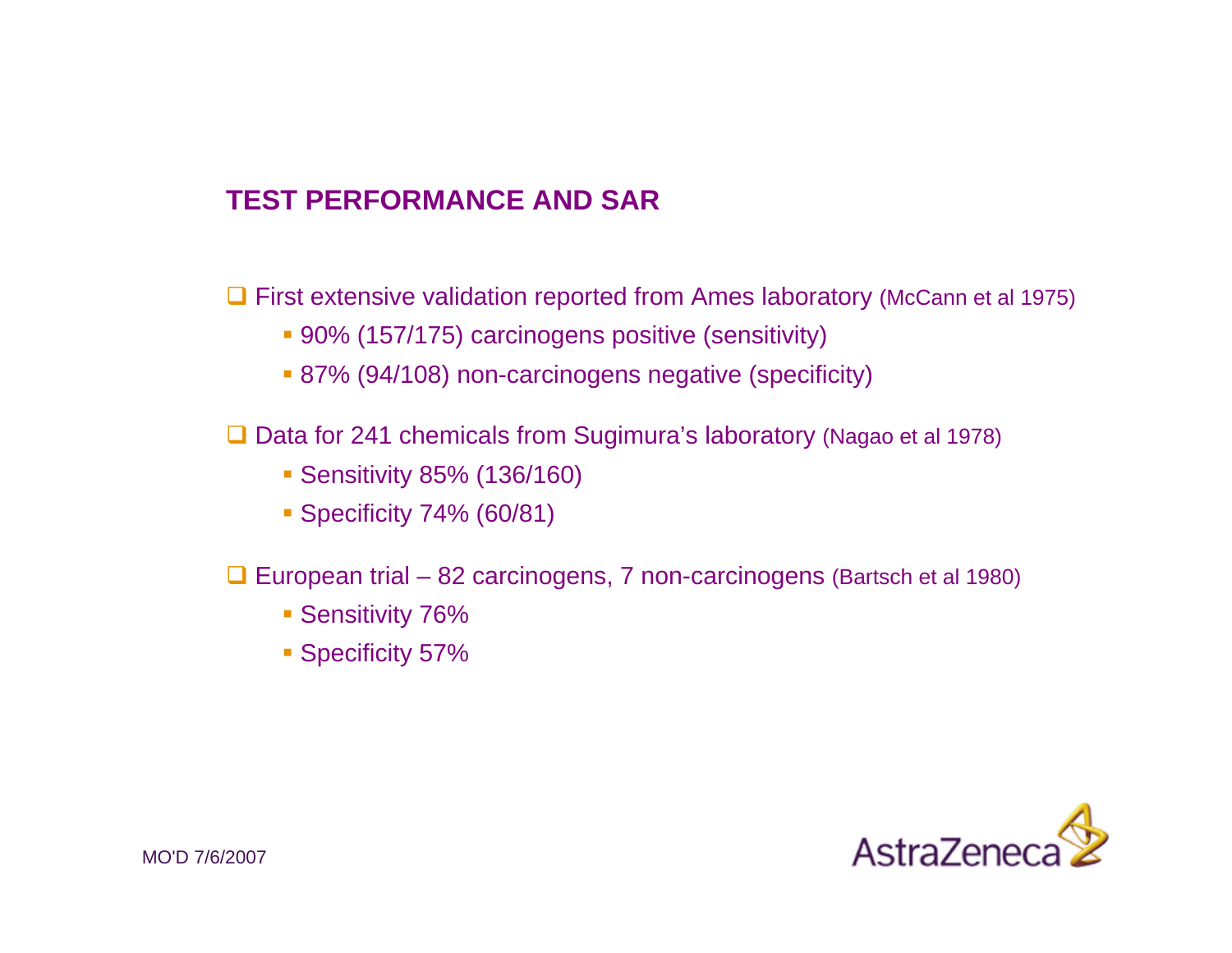## **Detection of rodent carcinogens by standard in vitro tests**

|                    | Ames       | <b>MLA</b> | Ames<br>$M+A$ |
|--------------------|------------|------------|---------------|
| <b>Sensitivity</b> | 318 / 541  | 179 / 245  | 389 / 436     |
|                    | 59%        | <b>73%</b> | 89%           |
| <b>Specificity</b> | 130 / 176  | 41/105     | 34 / 105      |
|                    | <b>74%</b> | 39%        | 32%           |

 $\Box$  Sensitivity = proportion of carcinogens giving positive results

 $\Box$  Specificity = proportion on non-carcinogens giving negative results (Kirkland et al. Mutat Res 2005; 584: 1-256)

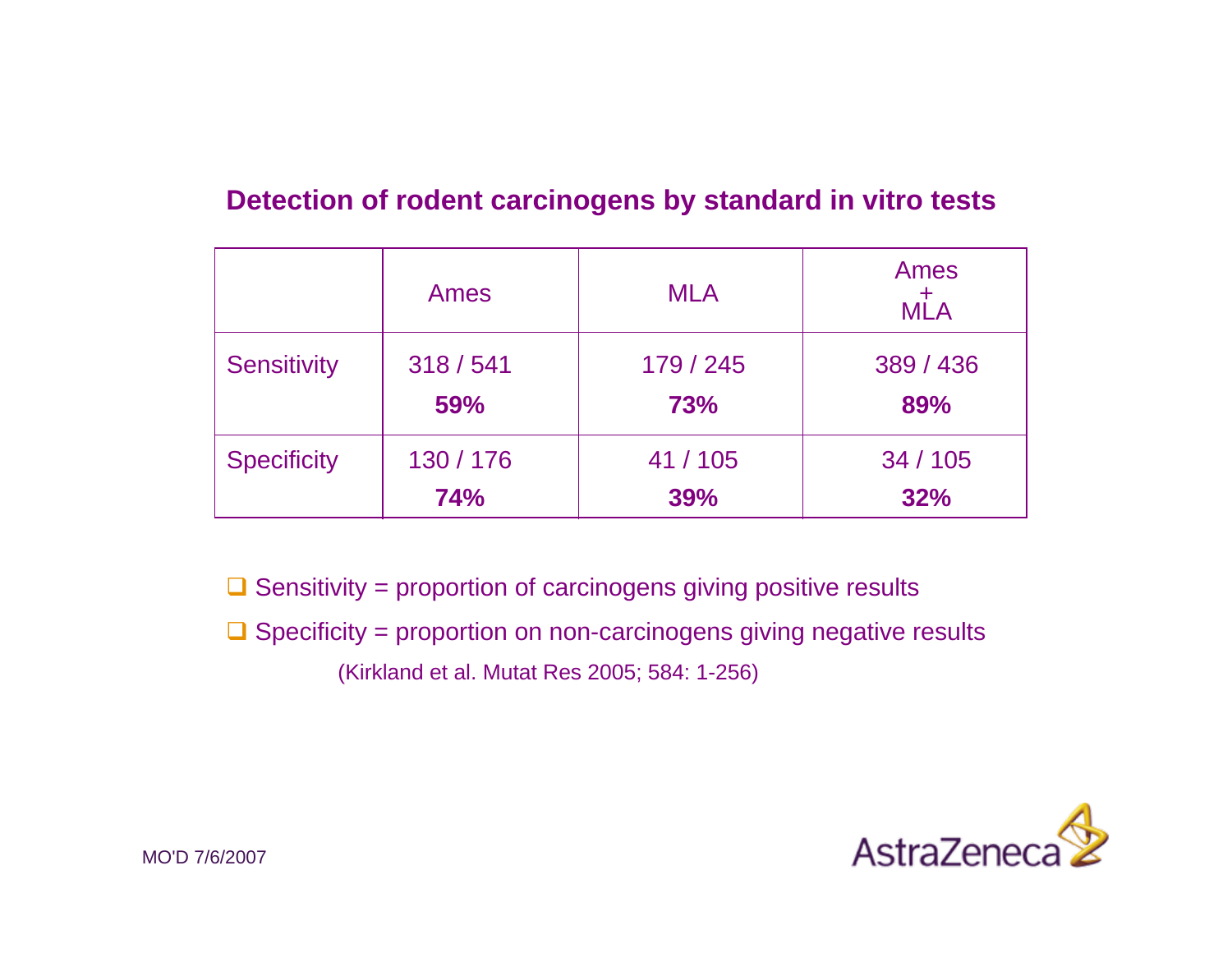### **New pharmaceutical compounds submitted to BfArM, 1990 – 1997**

Muller and Kasper (2000) Mutat. Res., 464, 19-34

#### **Marketed pharmaceuticals listed in the PDR (1999)**

Snyder and Green (2001) Mutat. Res., 488, 151-169

#### **Number of positive tests**

| <b>Test system</b>           |        | <b>German pharmaceuticals</b><br>1990-1997 |        | <b>PDR</b> review<br>1999 |
|------------------------------|--------|--------------------------------------------|--------|---------------------------|
| <b>Bacterial mutation</b>    | 23/298 | 8%                                         | 27/323 | 8%                        |
| <i>In vitro</i> cytogenetics | 77/266 | 29%                                        | 55/222 | <b>25%</b>                |
| Mouse lymphoma tk            | 28/104 | 27%                                        | 24/96  | 25%                       |
| In vitro mammalian hprt      | 6/162  | 4%                                         | 2/91   | 2%                        |
| In vivo cytogenetics         | 19/283 | 7%                                         | 29/252 | 12%                       |

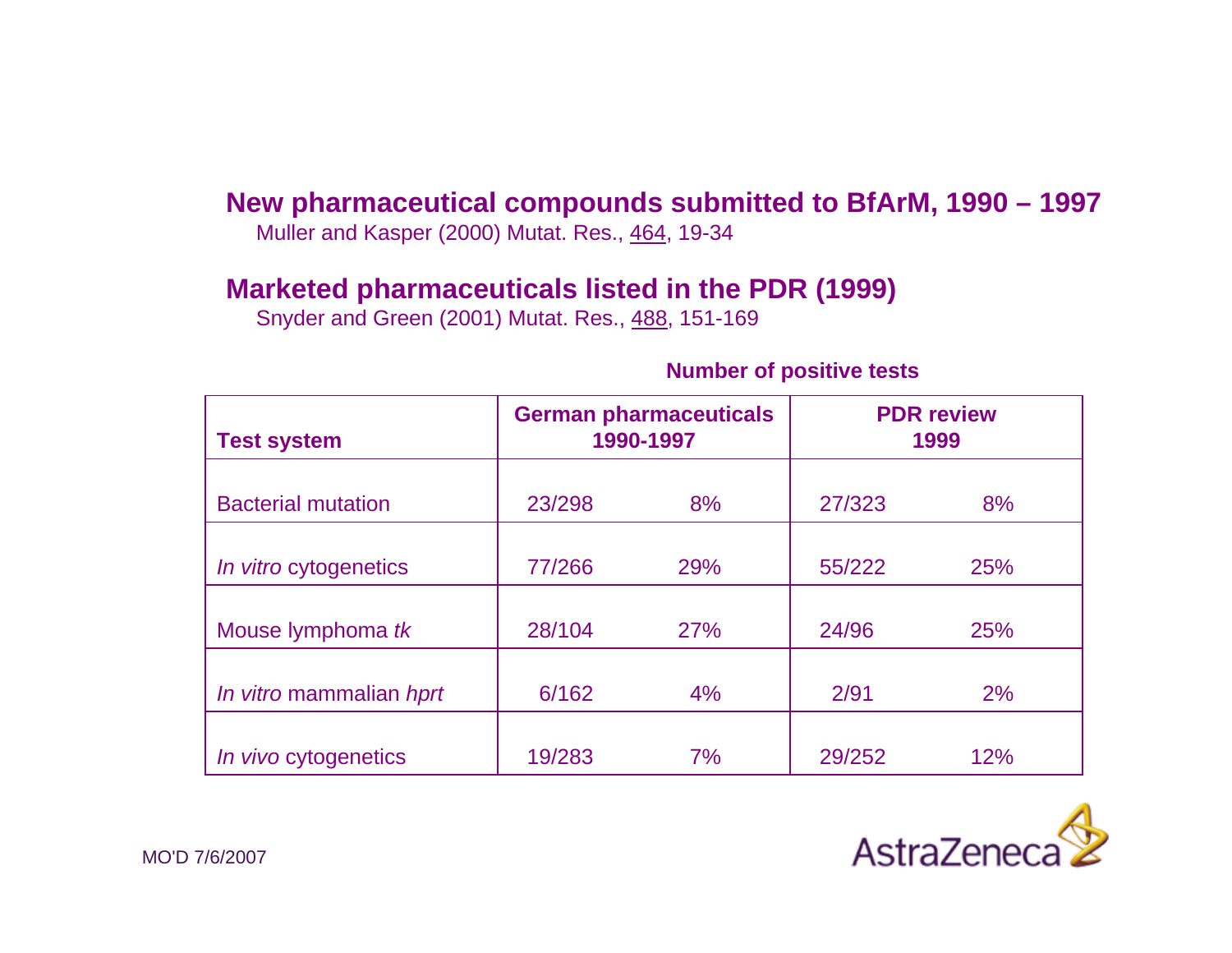# **AstraZeneca (UK) data**

| $\Box$ 5-strain Ames tests                        | $4/110$ Positive $(4%)$ |  |
|---------------------------------------------------|-------------------------|--|
| $\Box$ 2-strain Ames tests                        | 65 / 185 Positive (35%) |  |
| □ Mouse lymphoma TK tests 25 / 132 Positive (19%) |                         |  |
| (Data from Alderley Park, 2002 – 2005)            |                         |  |

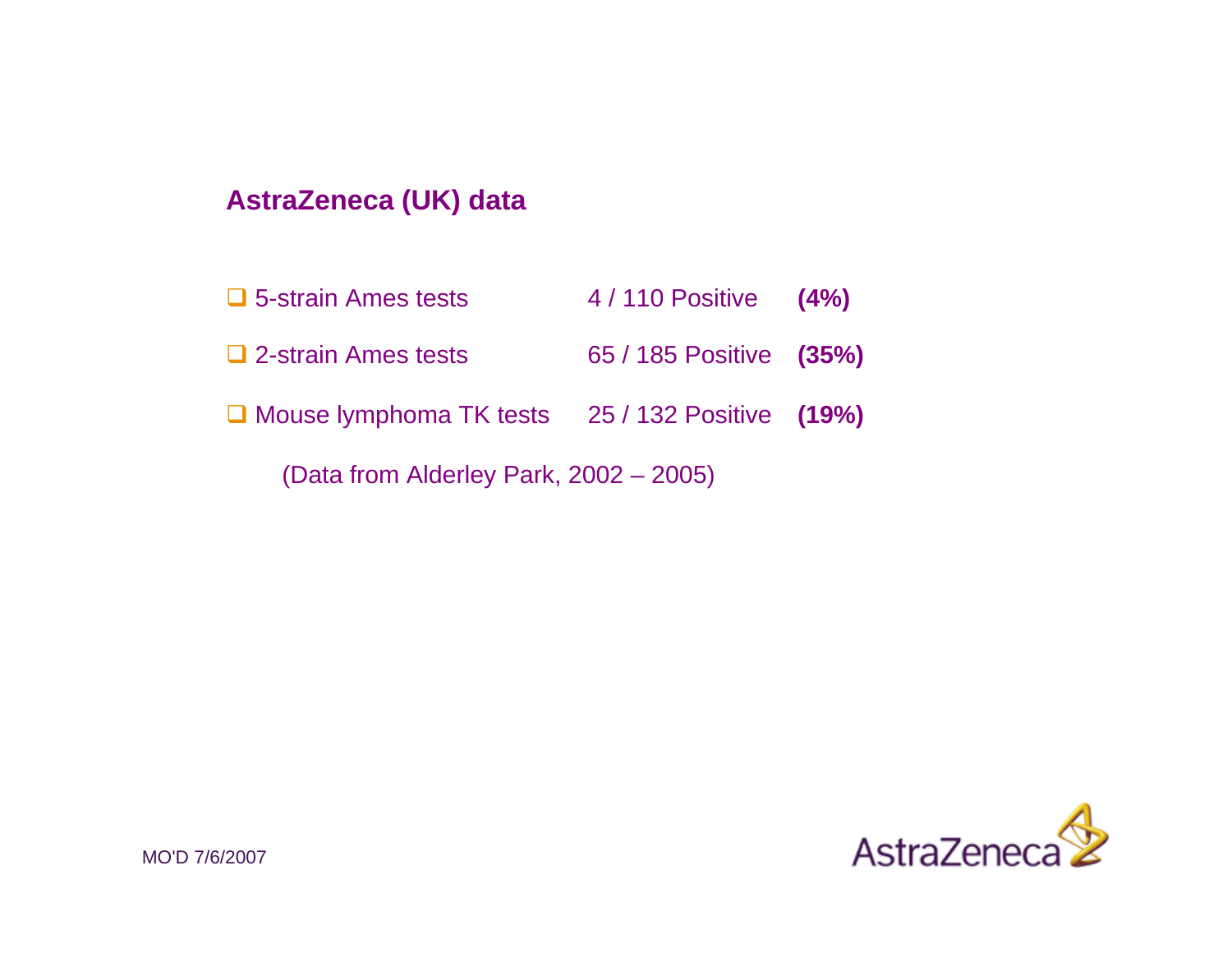### **AstraZeneca SAR predictivity for bacterial mutagenicity**

- □ MCASE learning set contains >4000 compounds
- $\Box$  DEREK >80 rules for in vitro mutagenicity
- $\Box$  ANN in-house dataset accumulating
- $\Box$  Predictivity of Ames test activity for 542 in-house structures
	- Negative predictions negative ~90%
	- Positive predictions positive ~75%
- $\Box$  Only ~5% of new Ames tests are positive
- □ 10-15% submissions return alerts
- **□ Good filter to prioritise testing of discovery compounds**
- $\Box$  Insufficient confidence to drop positive predictions
- $\square$  Don't expect better predictivity for other SAR

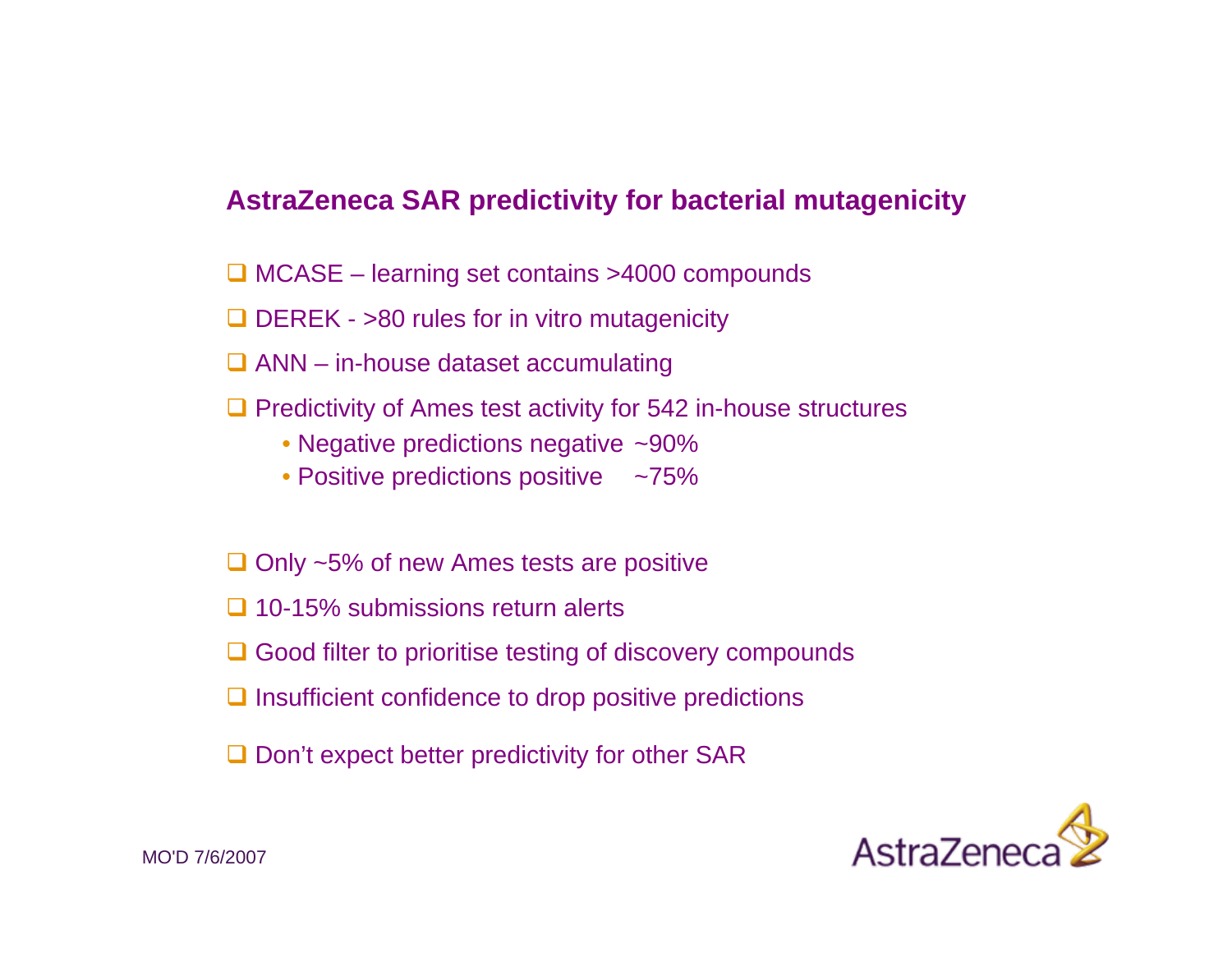### **Bacterial mutation test**

- **□** Ames test a good predictor of DNA reactivity
- **□ SAR is accurate enough to focus testing**

#### **Mouse lymphoma TK assay or in vitro cytogenetics**

- $\Box$  Has a higher incidence of positive results (20-25%)
- $\Box$  Detects agents inactive in bacterial systems
	- Topoisomerase inhibitors
	- Carbamates
	- Nucleoside analogues

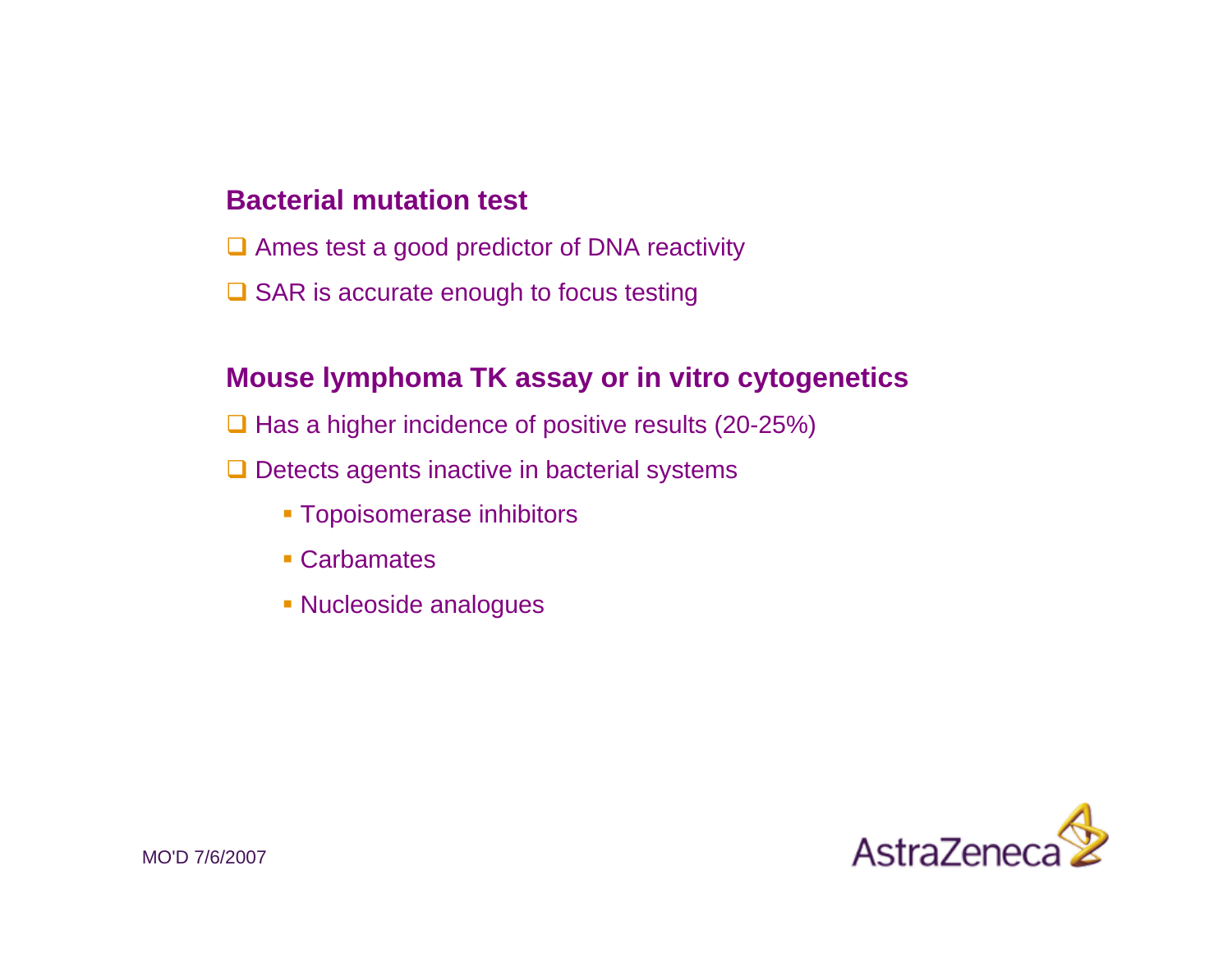## **IMPURITIES - CURRENT LEGISLATION AND PROPOSALS**

 $\Box$  ICH Q3A (R) – Impurities in New Drug Substances (2002)

 $\Box$  ICH Q3B (R) – Impurities in New Drug Products (2006)

**□ CHMP Guideline on the Limits of Genotoxic Impurities (2006)** 

- **Q** Further guidance required
	- **ICH Q3A/B do not provide sufficient confidence for genotoxic impurities**
	- CHMP does not consider compounds in development

PhRMA rationale (Müller *et al.* 2006)

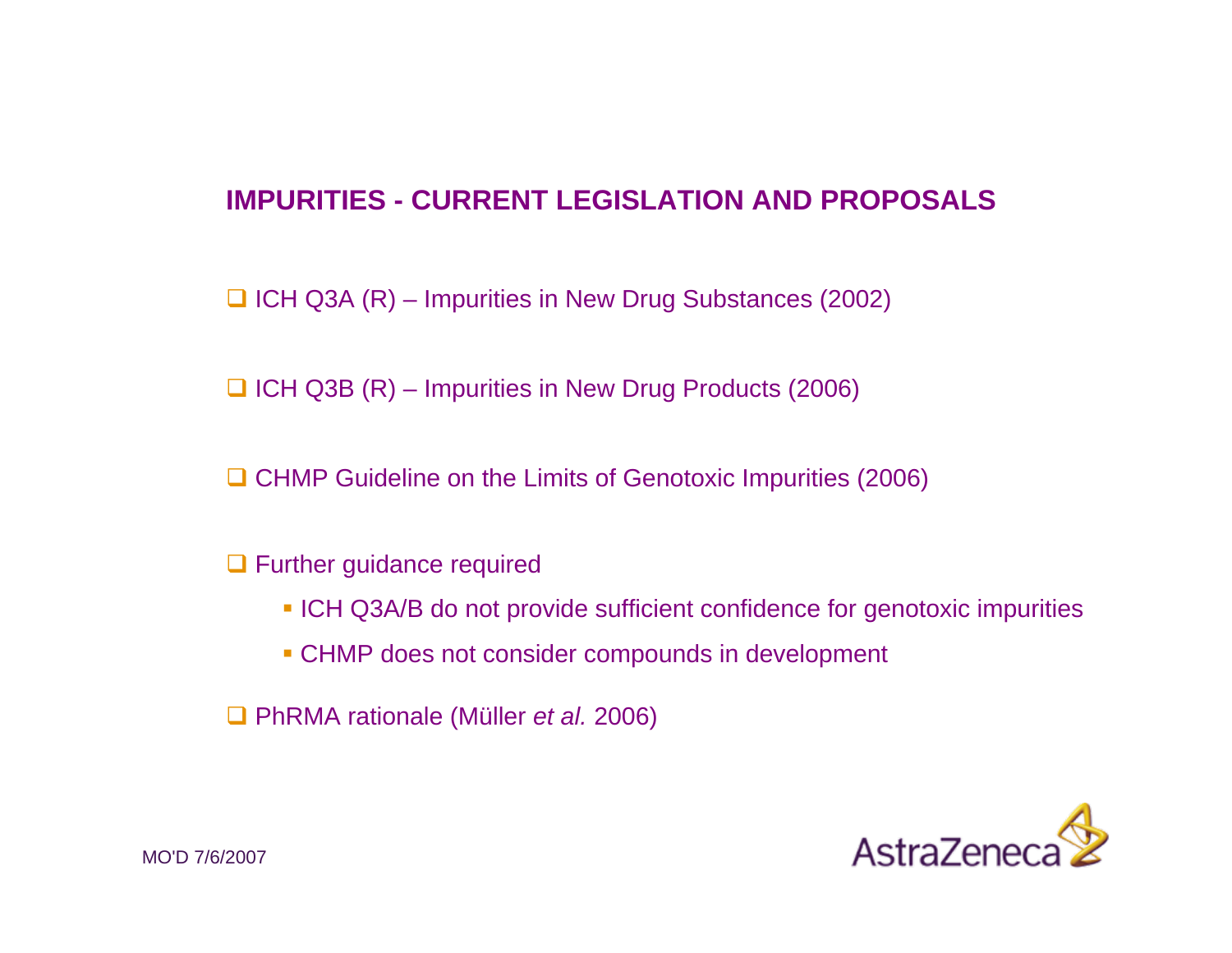## **CHMP Guideline on the Limits of Genotoxic Impurities**

- **□ Assumes no thresholds for DNA reactive agents**
- $\Box$  Separates potential genotoxic impurities (PGI) into those with and without sufficient experimental evidence for threshold-related mechanisms e.g.
	- **spindle disrupters**
	- topoisomerase inhibitors
	- **Example inhibitors of DNA synthesis**
	- $\blacksquare$ etc
- $\Box$  Impossible to define "safe" exposure to non-threshold genotoxins
- Pragmatic "**Threshold of Toxicological Concern**"

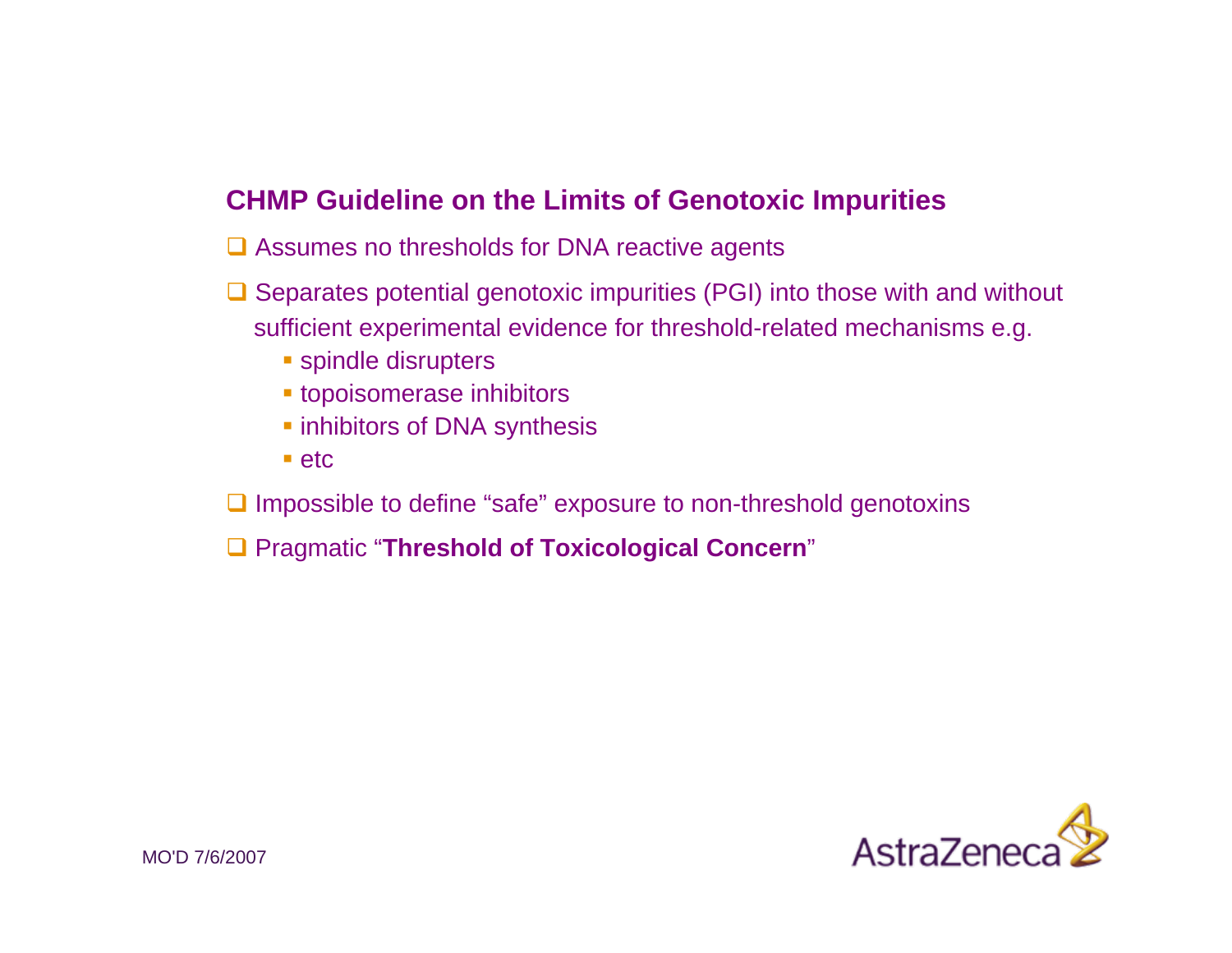# **Threshold of Toxicological Concern (TTC) – origins**

#### □ 1958 Delaney Clause

(amendment to 1954 US Federal Food, Drug and Cosmetic Act) No food additive can be deemed safe, or given approval, if found to cause cancer in animals or man

 $\Box$  Justification – experts unable to set absolutely safe levels for any carcinogen

- $\Box$  1980's improvements in analytical technologies showed quantifiable traces of numerous substances in food
- **□ 1979 US Court case involving Monsanto over leaching of a polymer from a** drinks container allowed FDA to accept a negligible risk level of contamination

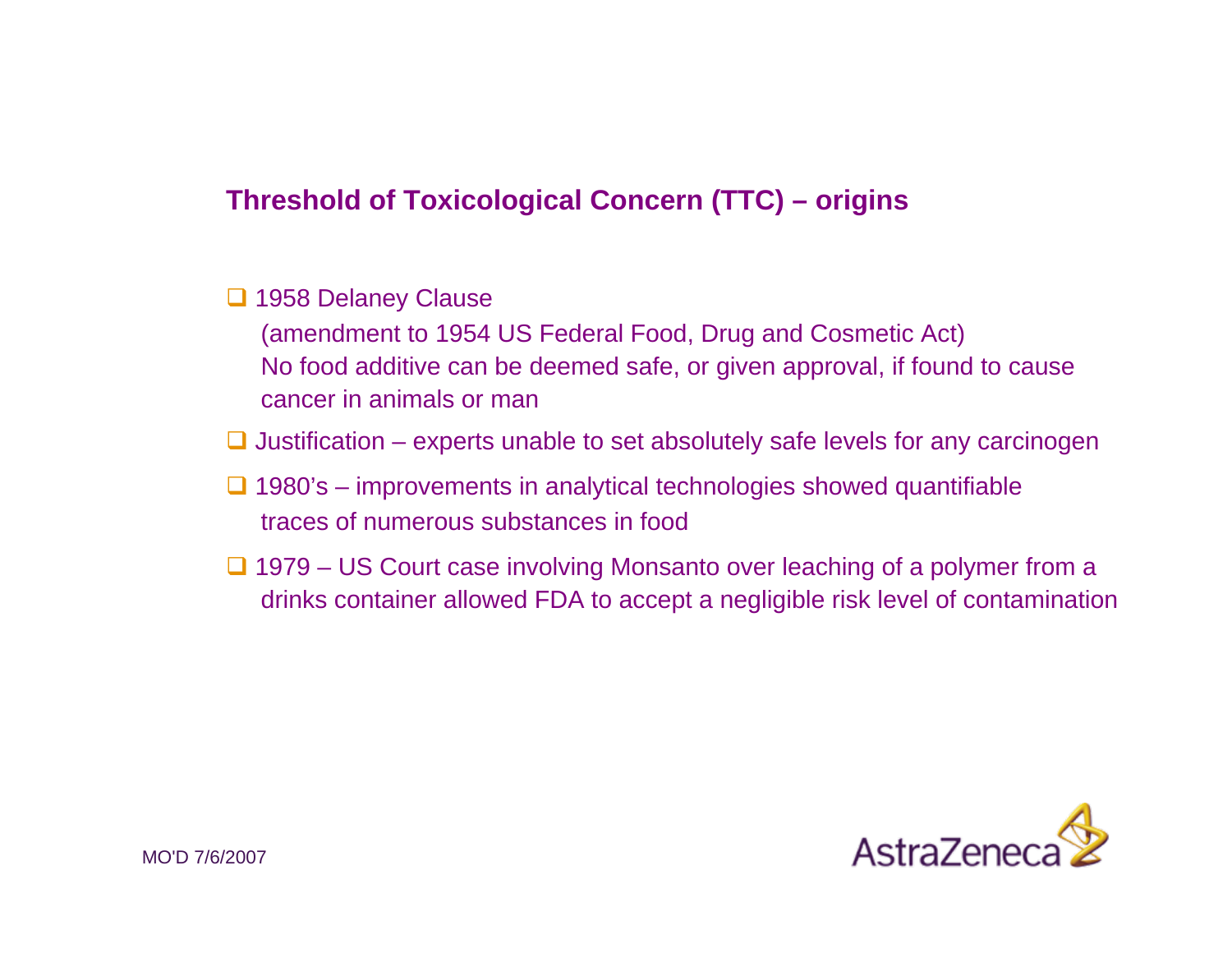# **Threshold of Toxicological Concern (TTC) – origins**

- **□** Original work by Rulis followed by Gold, then Munro Low probability that 1ppb in diet will present a lifetime cancer risk >1 in 10<sup>6</sup>
- **□ FDA "Threshold of Regulation" for trace substances from food contact materials** 0.5ppb in 3kg food per day  $\Rightarrow$  1.5 µg/day
- **□ Carcinogenic contaminants justified without change to Delaney Clause**
- **□ TTC approach used in US1996 Food Quality Protection Act**

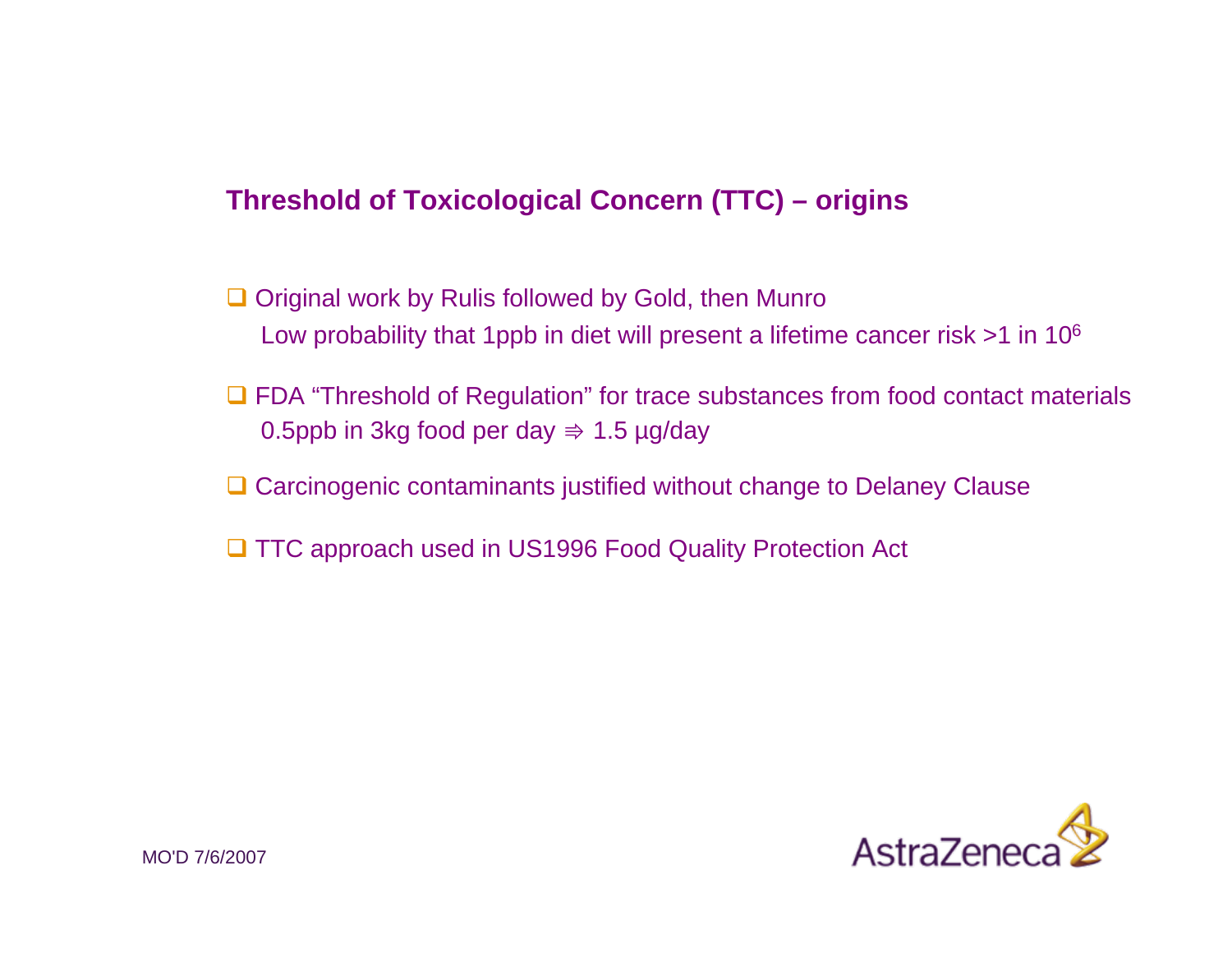## **CHMP Guideline – TTC**

**□ Linear extrapolation of animal data for 730 carcinogens** 

- Daily exposure to <sup>≤</sup> **1.5 µg/day** for most carcinogens should not exceed a lifetime cancer risk of **1 in 106**
- $\Box$  High potency carcinogens include:
	- **Aflatoxins**
	- N-nitroso compounds
	- **Azoxy compounds**
	- **10-fold lower TTC**

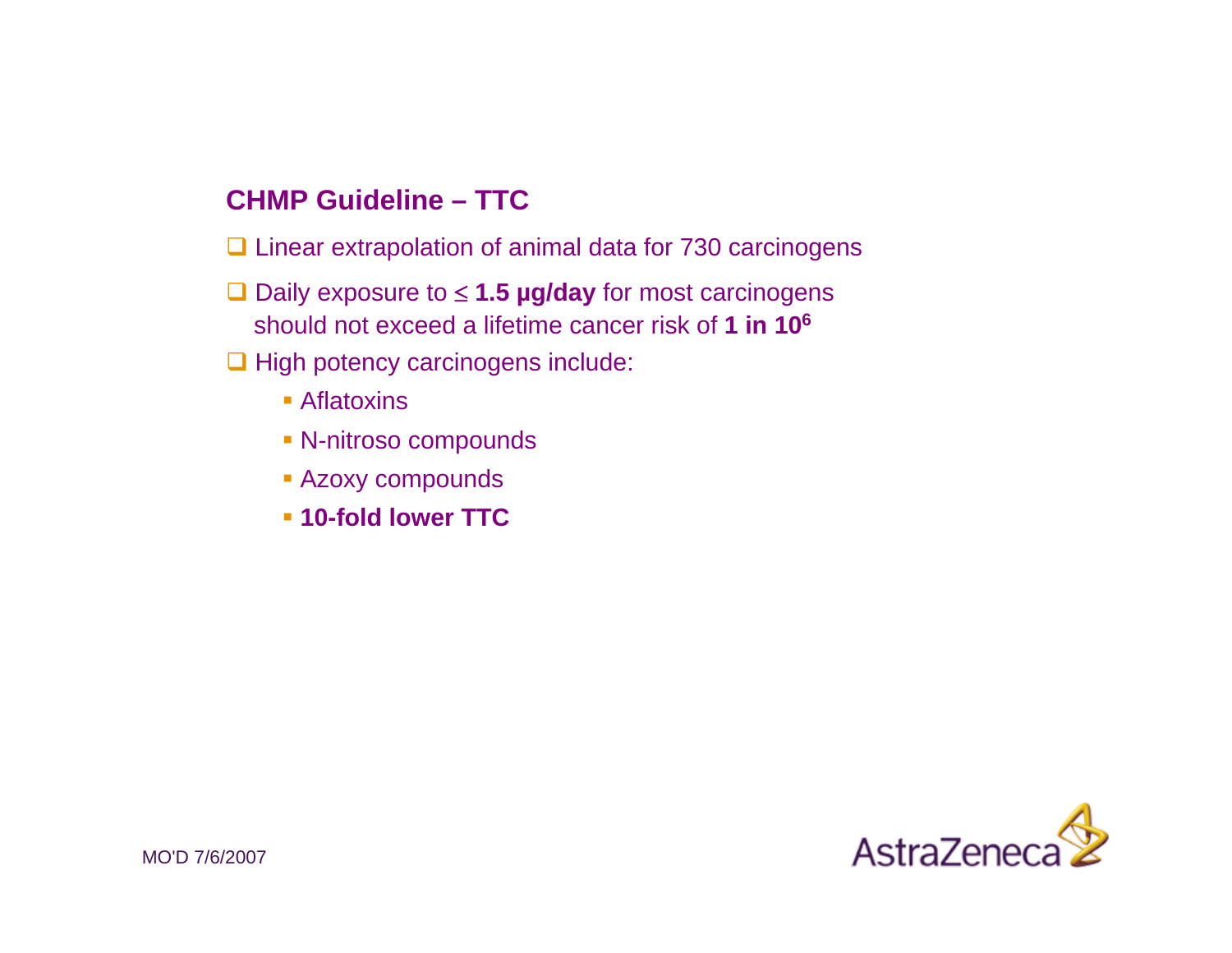Numbers and fractions of compounds in different structural groups that are estimated to give a risk greater than one in a million at different intake levels

| Structural Group                 |          | 0.15 mcg |    | 1.5 mcg | 3 mcg |         | 6 mcg |      | 15 mcg |      | 30 mcg |      | $60$ mcg |      | 150 mcg |      | Total |
|----------------------------------|----------|----------|----|---------|-------|---------|-------|------|--------|------|--------|------|----------|------|---------|------|-------|
|                                  | n        | F        | n  | F       | n     | F       | n     | F    | n      | F    | n      | F    | n        | F    | n       | F    |       |
| Aflatoxin-like compounds         | 5        |          |    |         |       |         |       |      |        |      |        |      |          |      |         |      | 5     |
| Aromatic amines                  | 5.       | 0.03     | 51 | 0.31    | 71    | 44<br>0 | 82    | 0.51 | 106    | 0.65 | 126    | 0.78 | 138      | 0.85 | 153     | 0.94 | 162   |
| Aromatic nitrates                |          | 0.06     | 8  | 0.24    | 12    | 0.36    | 12    | 0.36 | 15     | 0.45 | 21     | 0.64 | 24       | 0.73 | 30      | 0.91 | 33    |
| Azo compounds                    | 0        | 0        | 9  | 0.50    | 9     | 0.50    | 10    | 0.56 | 12     | 0.67 | 14     | 0.78 | 16       | 0.89 | 17      | 0.94 | 18    |
| Azoxy compounds                  | 4        | 0.80     | 4  | 0.80    | 4     | 0.80    | 5     |      |        |      |        |      |          |      |         |      | 5     |
| Benzidine derivatives            |          | 0.14     | 6  | 0.43    |       | 0.57    | 9     | 0.64 | 10     | 0.71 | 12     | 0.86 | 12       | 0.86 | 13      | 0.93 | 14    |
| Carbamates                       | 0        | $\theta$ | 8  | 0.40    |       | 0.40    | 10    | 0.50 | 15     | 0.75 | 17     | 0.85 | 18       | 0.9  | 19      | 0.95 | 20    |
| Heavy metal containing compounds |          | 0.14     | 4  | 0.57    | 4     | 0.57    |       | 0.71 | 6      | 0.86 |        |      |          |      |         |      |       |
| Highly chlorinated compounds     | 5        | 0.09     | 23 | 0.43    | 27    | 0.50    | 30    | 0.56 | 35     | 0.65 | 42     | 0.78 | 43       | 0.8  | 51      | 0.94 | 54    |
| Hydrazines                       |          | 0.04     | 30 | 0.53    | 35    | 0.61    | 37    | 0.65 | 47     | 0.82 | 47     | 0.82 | 52       | 0.91 | 56      | 0.98 | 57    |
| Miscellaneous ashby alerts       |          | 0.05     | 5  | 0.12    |       | 0.2     | 13    | 0.32 | 25     | 0.61 | 32     | 0.78 | 34       | 0.83 | 36      | 0.88 | 41    |
| $\alpha$ -Nitro Furyl Compounds  |          | 0.03     | 16 | 0.47    | 24    | 0.71    | 31    | 0.91 | 33     | 0.97 | 34     |      |          |      |         |      | 34    |
| N-Nitroso Compounds              | 47       | 0.45     | 90 | 0.86    | 96    | 0.91    | 99    | 0.94 | 102    | 0.97 | 105    |      |          |      |         |      | 105   |
| Organophosphorus compounds       | $\Omega$ | $\Omega$ | 5  | 0.29    | 5     | 0.29    | 6     | 0.35 | 8      | 0.47 | 11     | 0.65 | 14       | 0.82 | 15      | 0.88 | 17    |
| Steroids                         | 5        | 0.45     | 9  | 0.82    | 9     | 0.82    | 10    | 0.91 | 10     | 0.91 | 11     |      |          |      |         |      | 11    |
| Strained rings                   |          | 0.07     | 9  | 0.60    | 11    | 0.73    |       | 0.73 | 12     | 0.8  | 13     | 0.87 | 14       | 0.93 | 15      |      | 15    |
| Tetrahalogenated dibenzodioxins  |          | 0.40     | 2  | 0.40    |       | 0.40    |       | 0.40 | 3      | 0.6  | 3      | 0.6  | 3        | 0.6  | 3       | 0.6  | 5     |
| and dibenzo furans $(2,3,7,8)$   |          |          |    |         |       |         |       |      |        |      |        |      |          |      |         |      |       |
| Vinyl containing compounds       |          | 0.05     | 13 | 0.33    | 16    | 0.40    | 22    | 0.55 | 28     | 0.7  | 34     | 0.85 | 38       | 0.95 | 40      |      | 40    |

Absolute numbers of compounds (n) in various structural groups in the database that would give estimated risks greater than 1 in  $10^6$  if the intake were at values given in the column heading (calculated for a 60 kg person and an intake of 3 kg of diet per day) along with the fraction  $(F)$  of all members of each structural group.

From: Kroes et al. Food & Chemical Toxicology 2004; 42: 65-83



MO'D 7/6/2007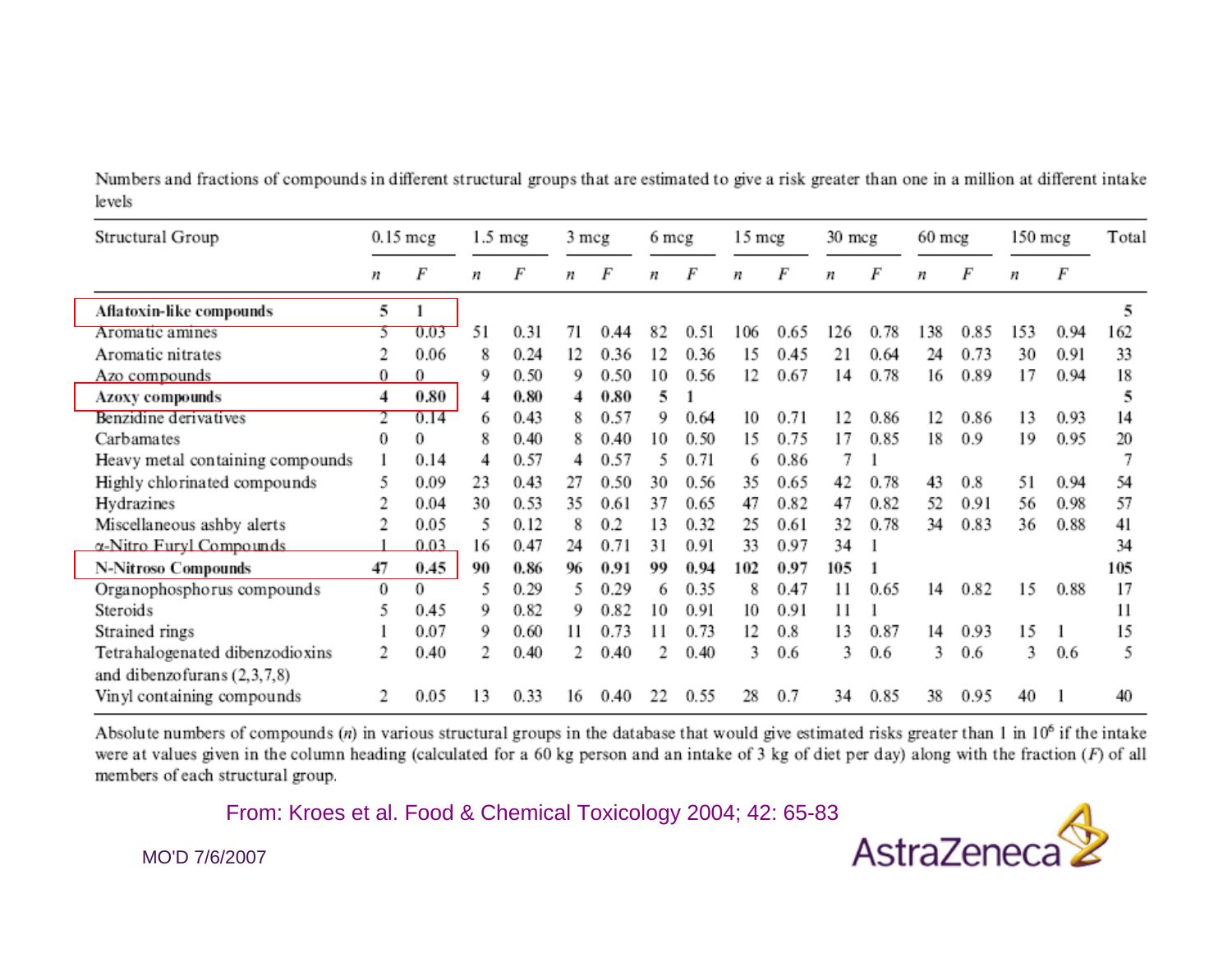#### **CHMP Guideline – TTC**

 $\Box$  Lifetime risk of 1 in10<sup>6</sup> is conservative, since drugs have benefit

- Therefore, TTC limit based on **1 in 10<sup>5</sup>** I.e. <sup>≤</sup> **1.5 µg/day**
- $\Box$  Higher levels if justifiable e.g.
	- Acute drug treatment
	- **Example 2 Life-threatening disease**
	- **Lack of alternatives**
- $\Box$  Proposed level of acceptable risk consistent with other regulations
	- $\bullet$  WHO drinking water standards  $1$  in 10<sup>5</sup>
	- USEPA drinking water standards  $1$  in 10<sup>4</sup> to 1 in 10<sup>6</sup>
	- FAO/WHO flavouring substances 1 in 10<sup>6</sup>
	- $\bullet$  Q3C limit set for benzene, 20 µg/day 1 in 10<sup>5</sup>
- 
- 
- 

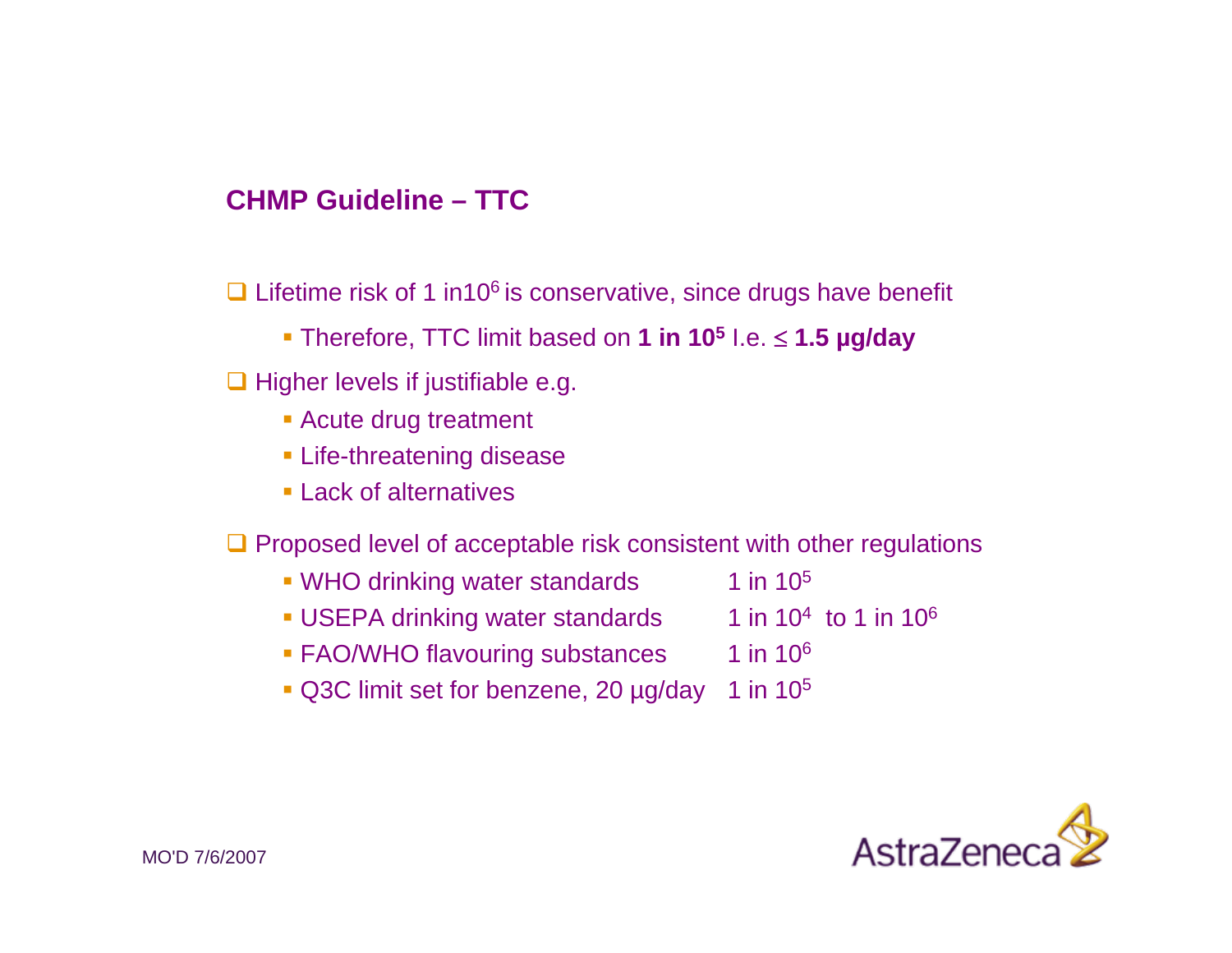### **Limits for drugs before MAA/NDA ?**

**□ CHMP not clear "Higher limits may be justified** under certain conditions such as short-term exposure periods" **□ US PhRMA Genotoxicity Taskforce White paper** Regulatory Toxicology and Pharmacology 2006; 44: 198-211

A rationale for determining, testing, and controlling specific impurities in pharmaceuticals that possess potential for genotoxicity

Lutz Müller <sup>a,\*</sup>, Robert J. Mauthe <sup>b</sup>, Christopher M. Riley <sup>c</sup>, Marta M. Andino <sup>d</sup>, David De Antonis<sup>d</sup>, Chris Beels<sup>e</sup>, Joseph DeGeorge<sup>f</sup>, Alfons G.M. De Knaep<sup>g</sup>, Dean Ellison<sup>f</sup>, Jane A. Fagerland<sup>h</sup>, Rebecca Frank<sup>i</sup>, Betsy Fritschel<sup>j</sup>, Sheila Galloway<sup>f</sup>, Ernie Harpur <sup>k</sup>, Charles D.N. Humfrey <sup>1</sup>, Alexander S. Jacks <sup>i</sup>, Nirdosh Jagota  $<sup>m</sup>$ ,</sup> John Mackinnon<sup>e</sup>, Ganapathy Mohan<sup>k</sup>, Daniel K. Ness<sup>n</sup>, Michael R. O'Donovan<sup>1</sup>, Mark D. Smith<sup>o</sup>, Gopi Vudathala<sup>k</sup>, Larry Yotti<sup>p</sup>

Represented:

Hoffmann-LaRoche, Pfizer, ALZA, GSK, Merck, J&J, Abbott, Noranco, Sanofi, AstraZeneca, Wyeth, Lilly, BMS

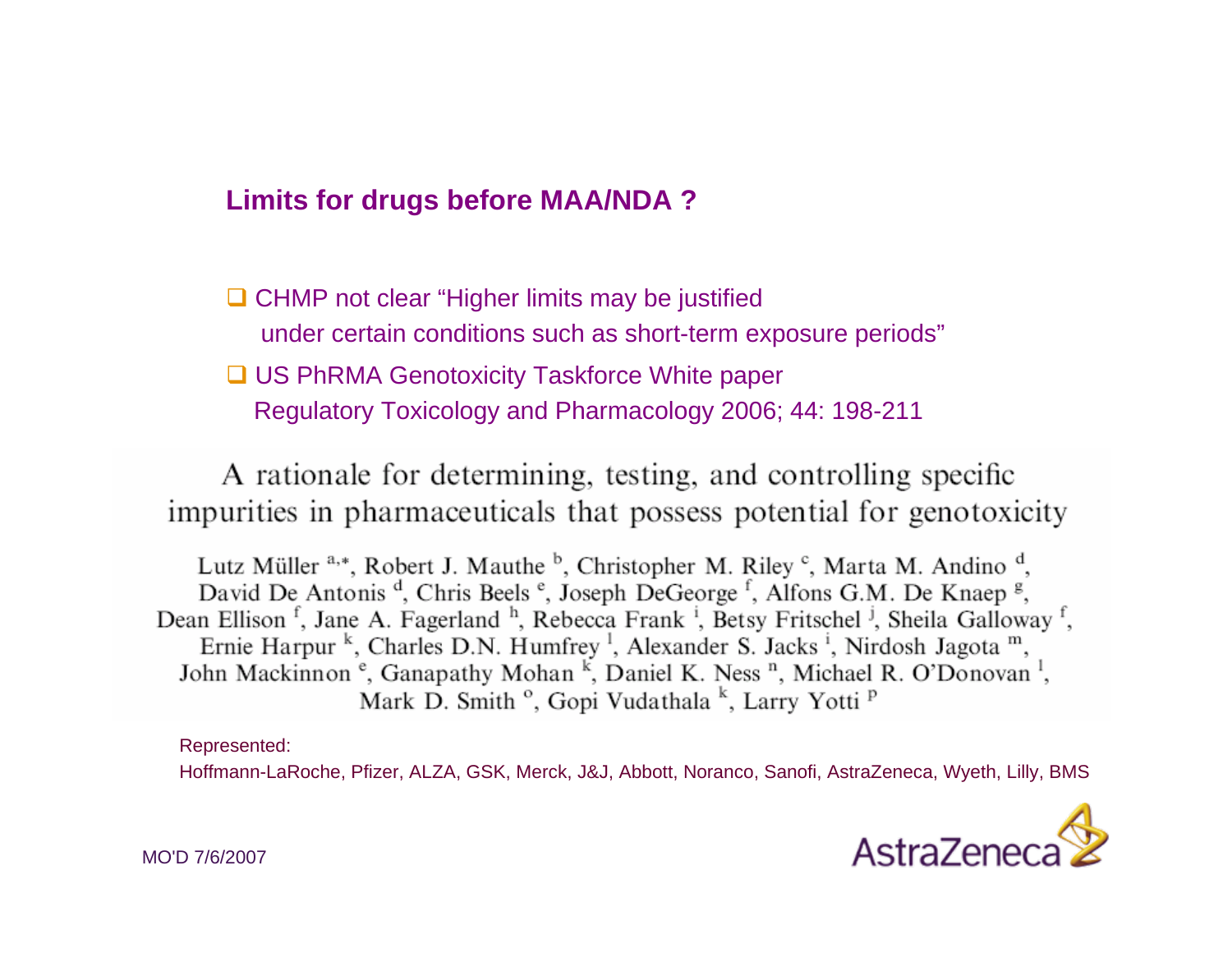### **PhRMA Genotoxicity Taskforce proposal**

 $\Box$  Staged TTC approach for allowable daily intakes of genotoxic inpurities during all phases of clinical development

|                             | Duration of Exposure (months) |                   |       |                                |     |  |  |
|-----------------------------|-------------------------------|-------------------|-------|--------------------------------|-----|--|--|
|                             |                               |                   |       | $1$ 1 to 3 3 to 6 6 to 12 > 12 |     |  |  |
| Allowable daily intake (µg) | 120                           |                   | 40 20 | <b>10</b>                      | 1.5 |  |  |
| Alternative maximum         | $0.5\%$                       | $0.5\%$ 0.5% 0.5% |       |                                | n/a |  |  |

 $\Box$  Known carcinogens should have compound-specific risk calculated  $\Box$  Risk levels: up to 12 months 1 in 10<sup>6</sup>; over 12 months 1 in 10<sup>5</sup>

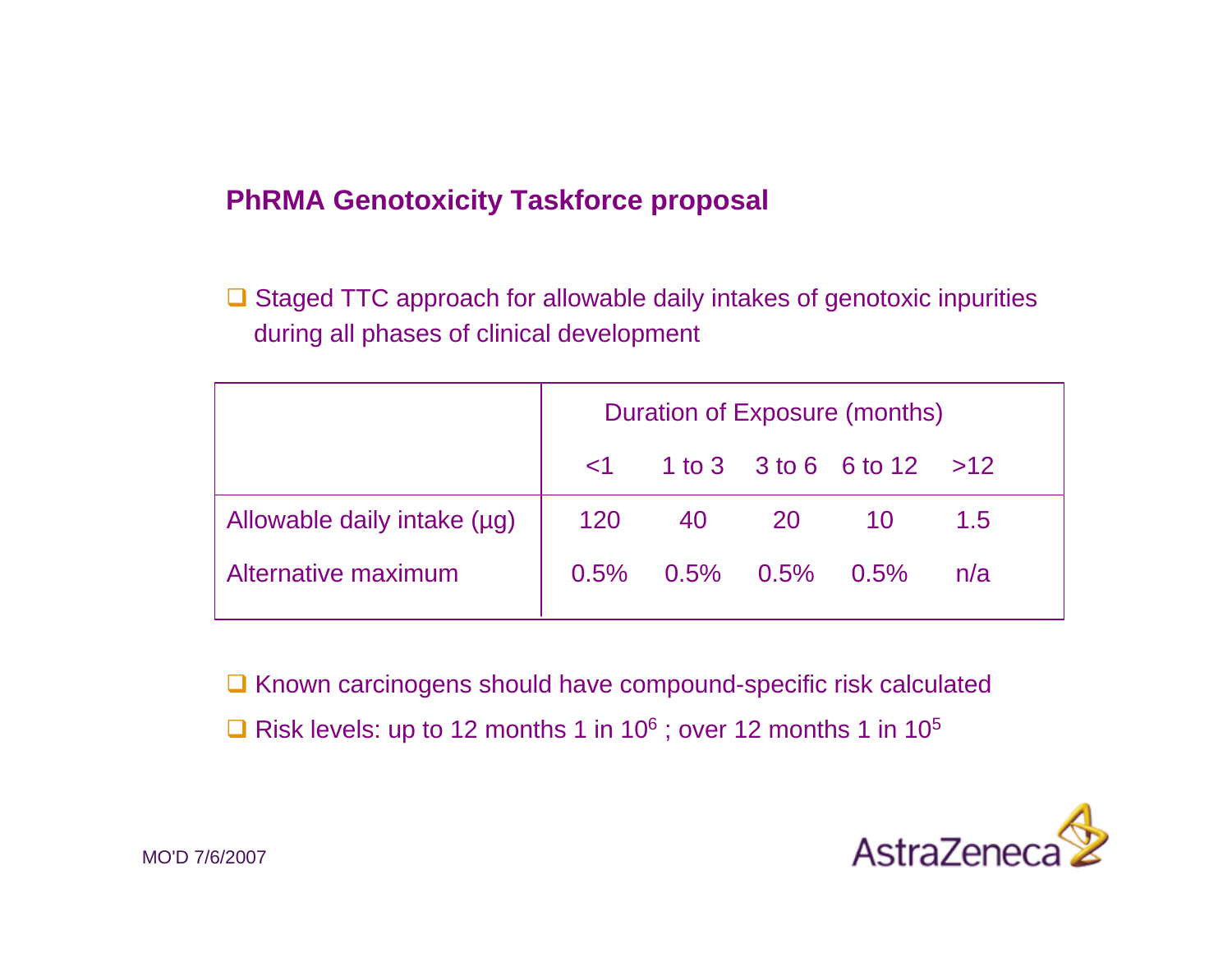

#### **Relationship between Dose, Acceptable MDI and Concentration**

AstraZeneca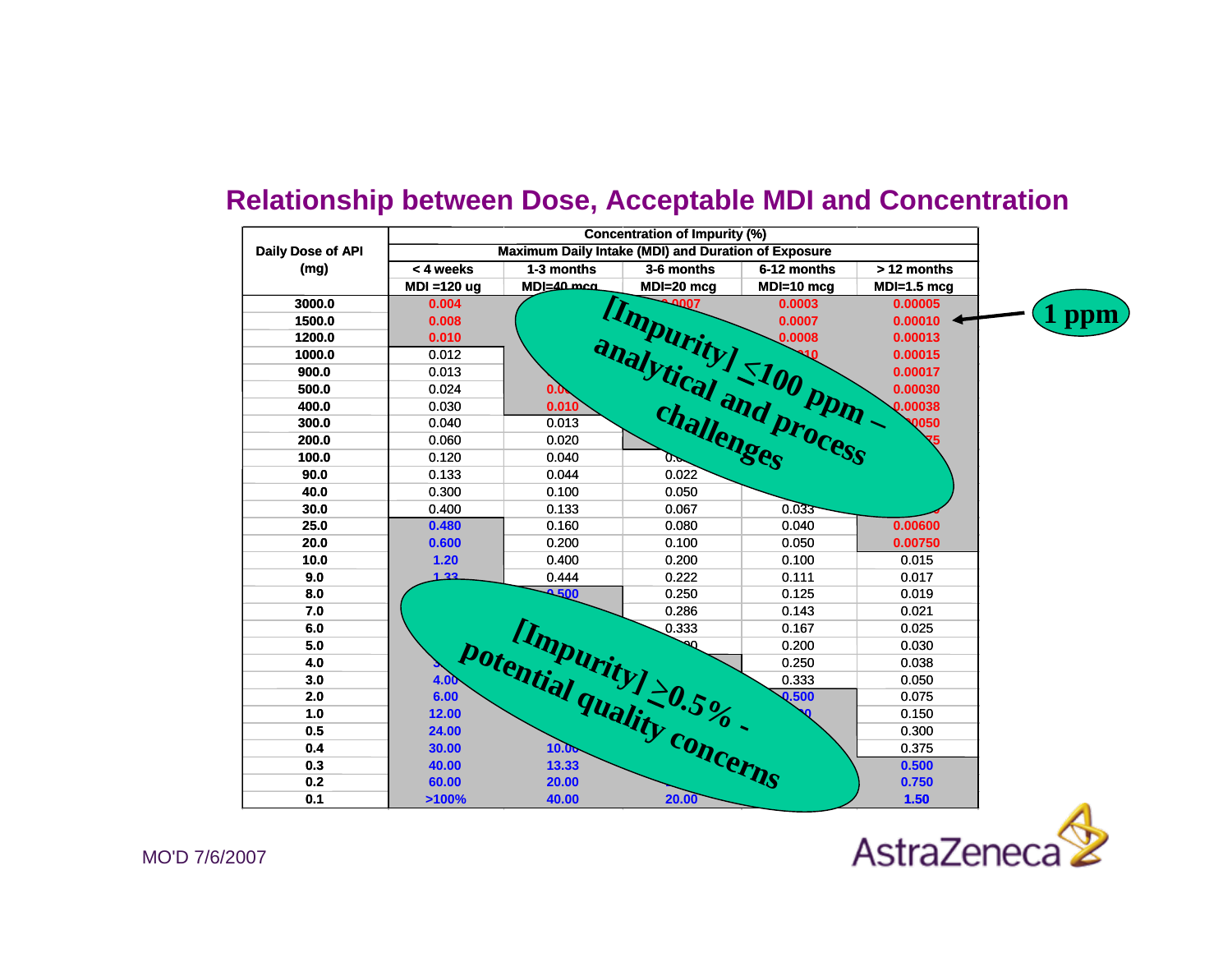# **TRACING A GENOTOXIC IMPURITY**

 $\Box$  Compound X - Discovery batches:

Some evidence of bacterial mutagenicity, possibly due to impurities

**Q** Development batches:

■ C2a – no activity C2b – clearly active

| Compound X | Colonies/plate TA1535 +S9 |                  |
|------------|---------------------------|------------------|
| µg/plate   | <b>Batch C2a</b>          | <b>Batch C2b</b> |
| Control    | 12                        | 12               |
| 100        | 15                        | 30               |
| 200        | 19                        | 38               |
| 300        | 13                        | 60               |
| 400        | 17                        | 60               |
| 500        | 19                        | 95               |
| 750        | 16                        | 135              |
| 1000       | 22                        | 130              |

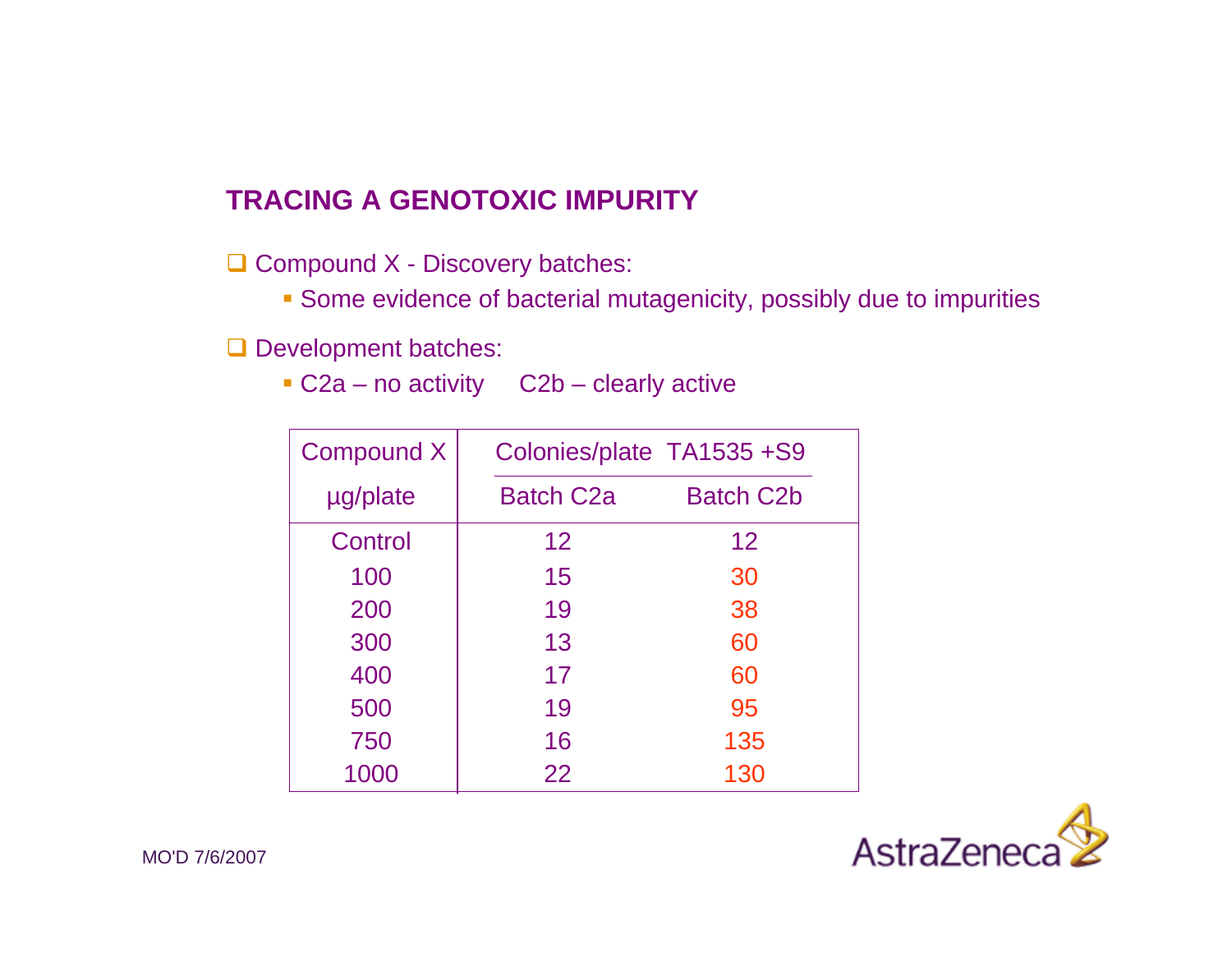

MO'D 7/6/2007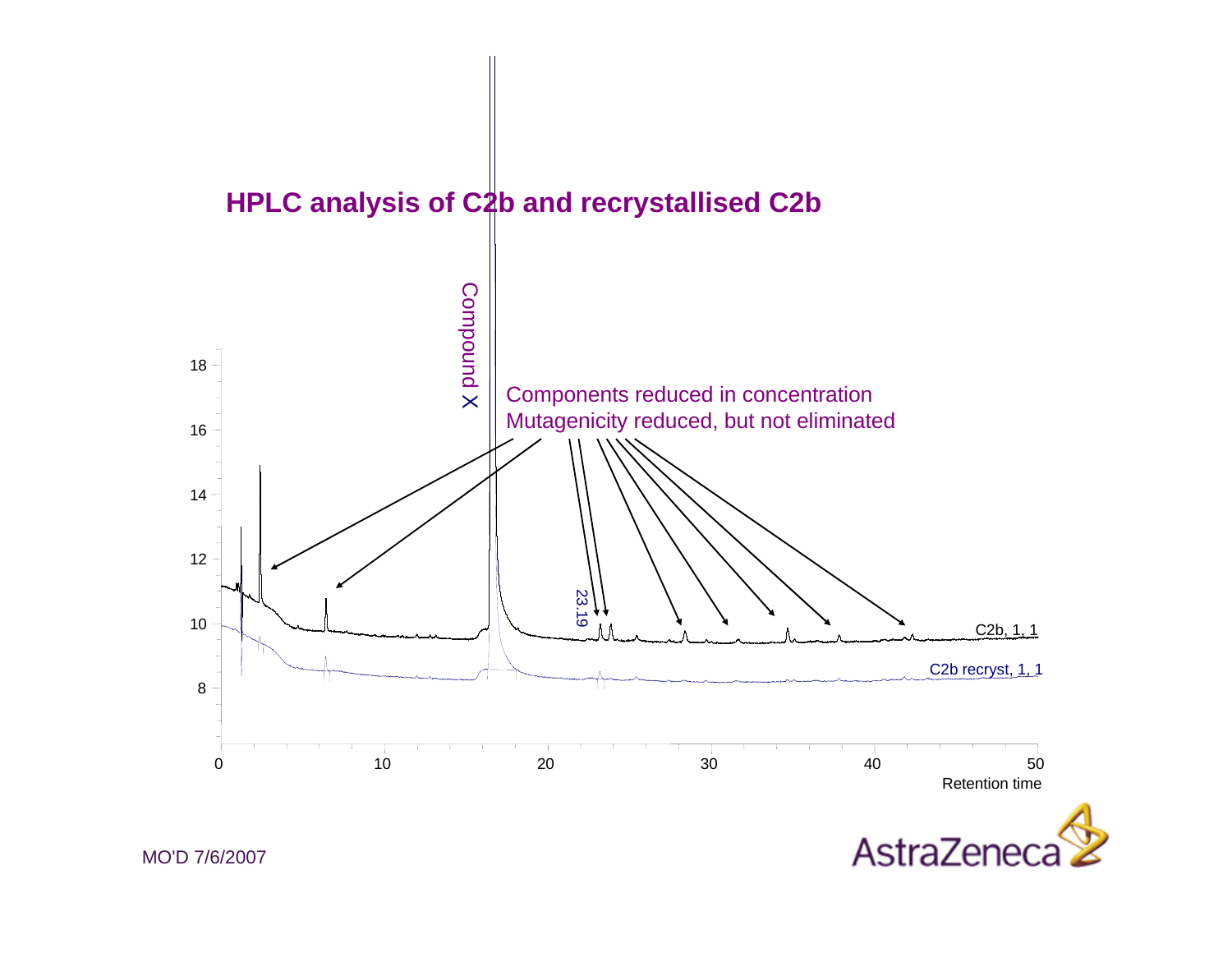### **Compound X – Possible impurities**

- **□ Mutagenicity does not correspond to any drug-related material**
- **□ 4-Chlorobutanol known to be generated during synthesis**
- **□ 4-Chlorobutanol insufficiently potent to be responsible**

|          | Colonies/plate TA1535 +S9 |      |
|----------|---------------------------|------|
| µg/plate | <b>Batch C2b</b>          | 4-CB |
| Control  | 12 <sup>2</sup>           | 12   |
| 100      | 30                        | 37   |
| 200      | 38                        | 58   |
| 300      | 60                        | 76   |
| 400      | 60                        | 126  |
| 500      | 95                        | 180  |
| 750      | 135                       | 208  |
| 1000     | 130                       | 297  |



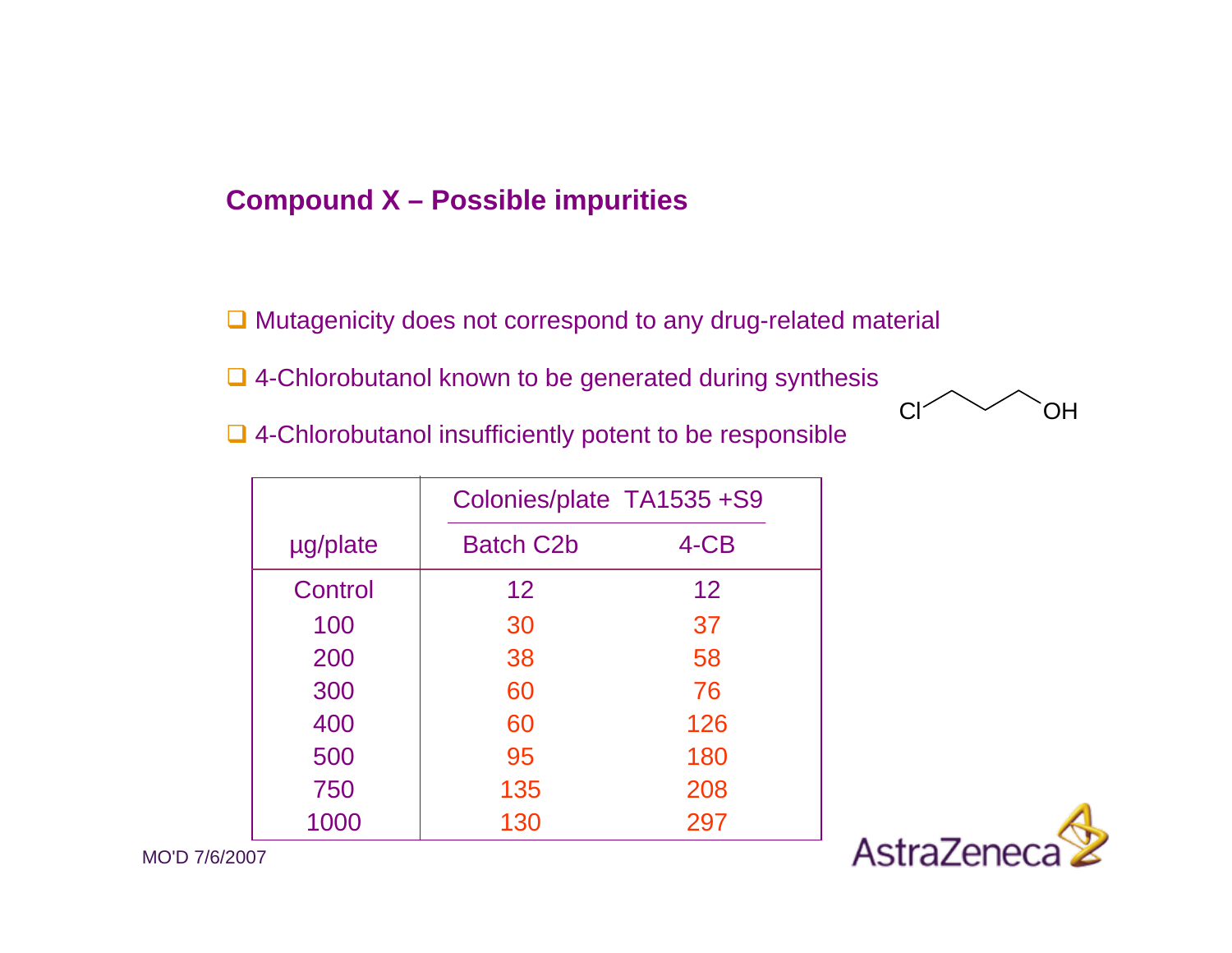### **Compound X - Possible impurities**

 $\Box$  bis(4-chlorobutyl) ether detectable in C2b



*cf.*(IARC human carcinogen)







 $\Box$  Sufficiently active to account for the mutagenicity of C2b ??

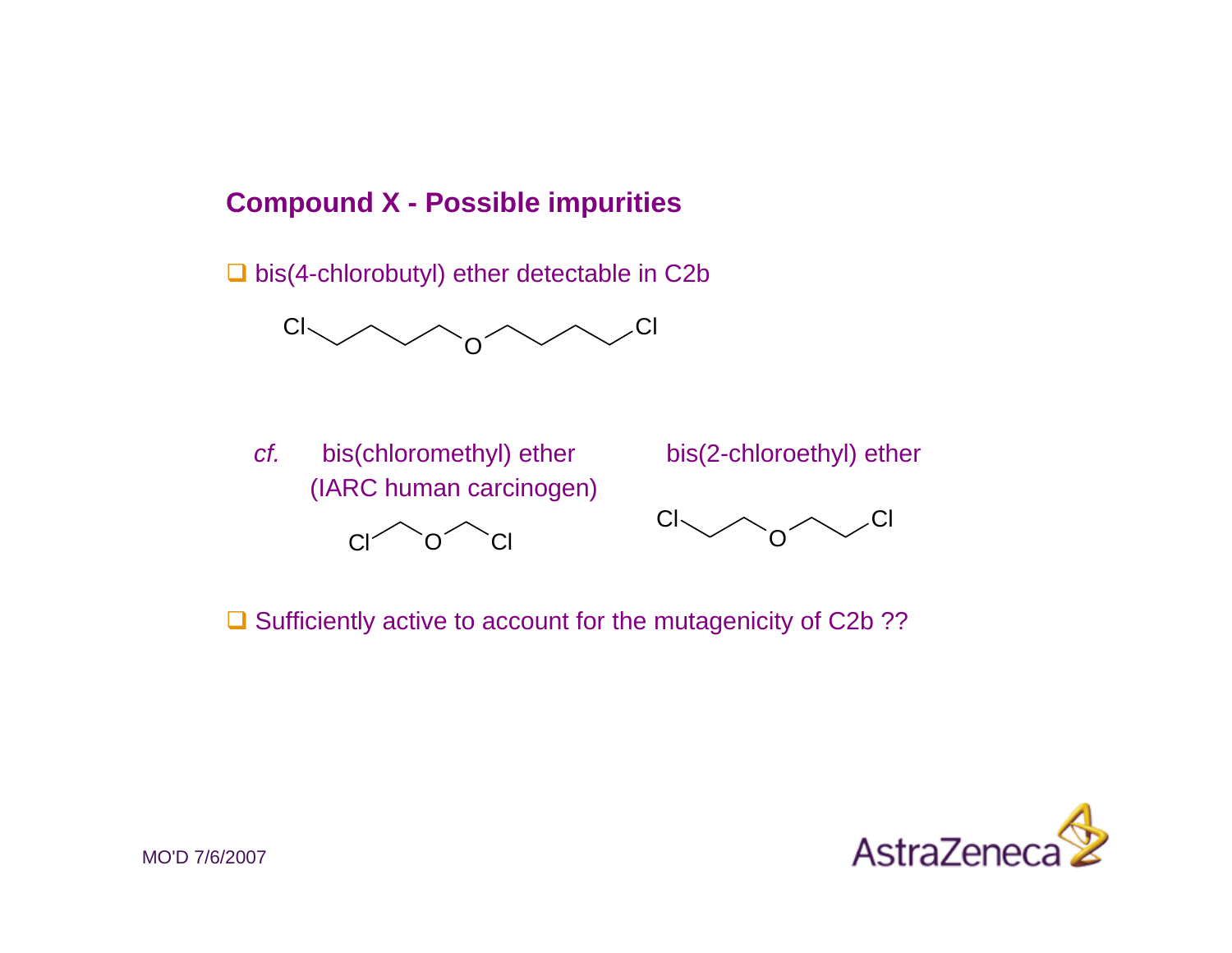### **GC-MS analysis of C2b material**





MO'D 7/6/2007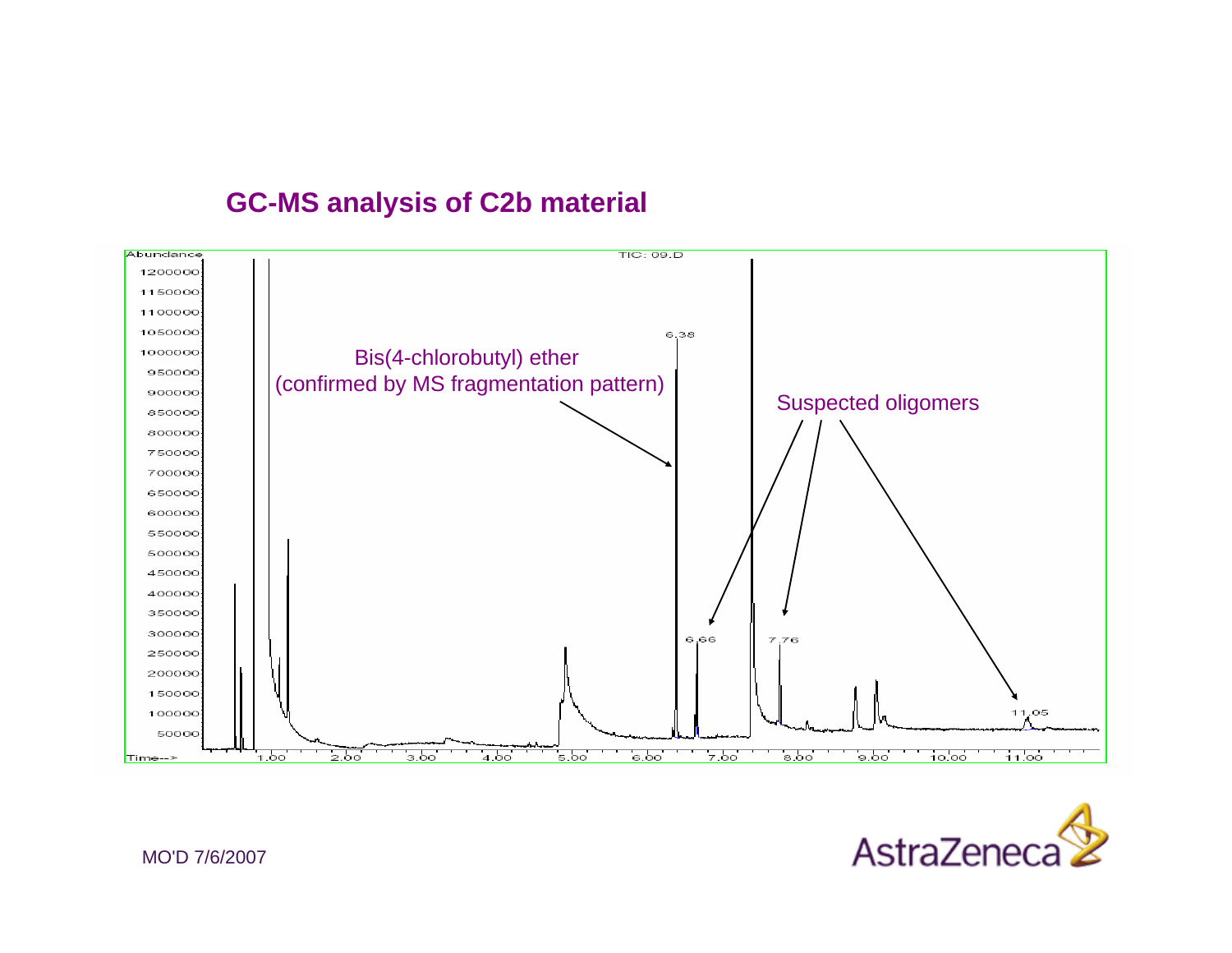# **Mutagenicity of bis(4-chlorobutyl) ether**

|          | Colonies/plate TA1535 +S9 |                          |  |  |  |  |  |
|----------|---------------------------|--------------------------|--|--|--|--|--|
| µg/plate | <b>Batch C2b</b>          | Bis(4-chlorobutyl) ether |  |  |  |  |  |
| Control  | 12                        | 15                       |  |  |  |  |  |
| 1.0      |                           | 25                       |  |  |  |  |  |
| 3.3      |                           | 31                       |  |  |  |  |  |
| 10       |                           | 99                       |  |  |  |  |  |
| 33       |                           | 276                      |  |  |  |  |  |
| 100      | 30                        | 528                      |  |  |  |  |  |
| 200      | 38                        |                          |  |  |  |  |  |
| 300      | 60                        |                          |  |  |  |  |  |
| 330      |                           | 1152                     |  |  |  |  |  |
| 400      | 60                        |                          |  |  |  |  |  |
| 500      | 95                        |                          |  |  |  |  |  |
| 750      | 135                       |                          |  |  |  |  |  |
| 1000     | 130                       | 1723                     |  |  |  |  |  |

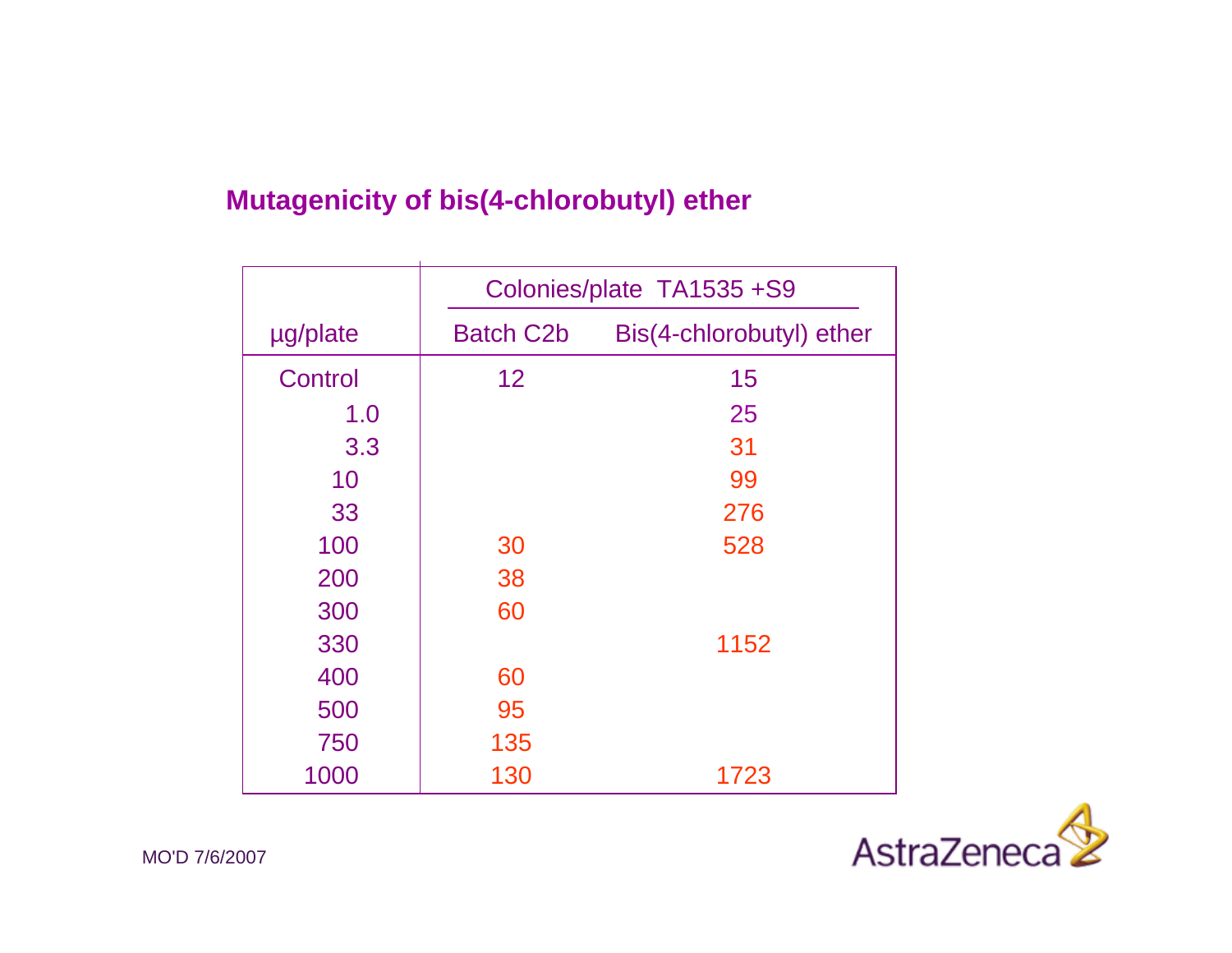### **Possible pathway to generate bis(4-chlorobutyl) ether**

 $\square$  Precursor intermedate has a step where THF is refluxed with SOCI<sub>2</sub>



MO'D 7/6/2007